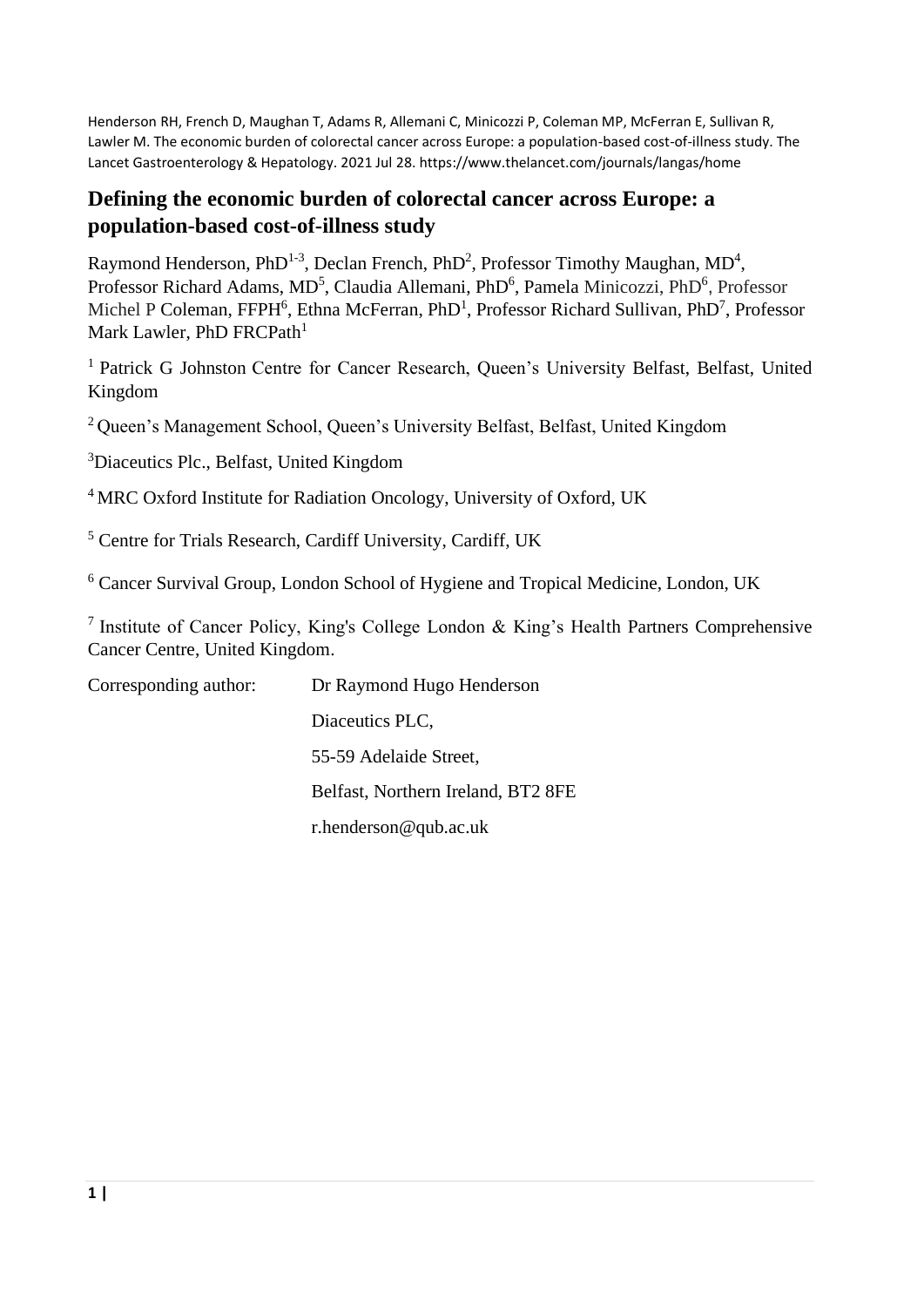# **ABSTRACT**

*Background:* Colorectal cancer (CRC) is one of the leading causes of cancer morbidity and mortality in Europe. We aimed to ascertain the economic burden of CRC across Europe using a population-based cost-of-illness approach.

*Methods:* Activity and costing data were evaluated for healthcare expenditure, informal care costs and productivity losses in 33 European countries. Country-specific aggregate data were acquired for healthcare, mortality, morbidity, and informal care costs. Primary, outpatient, emergency, and hospital care, and systemic anti-cancer therapy (SACT) costs were calculated. Costs of premature death, temporary and permanent absence from work, and unpaid informal care due to CRC were determined. CRC healthcare costs per case were compared to CRC survival and CRC personnel, equipment, and resources across Europe.

*Findings:* The economic burden of CRC across Europe in 2015 was €19.1 billion. Over sixty percent of the total cost ( $\epsilon$ 11.6B, 60.6%) arose from loss of productivity due to disability ( $6.3B$ ,  $33.0\%$ ), premature death ( $63.0B$ ,  $15.9\%$ ) and opportunity costs for informal carers ( $\epsilon$ 2·2B, 11·6%). Direct healthcare costs represented nearly forty percent of the total ( $\epsilon$ 7·5B, 39.4%), comprising hospital care ( $63.3B$ , 43.4% of healthcare costs), SACT ( $61.9B$ , 25.6%), and outpatient ( $\epsilon$ 1·3B, 17·7%), primary ( $\epsilon$ 0·7B; 9·3%) and emergency care ( $\epsilon$ 0·3B, 3·9%).

The average cost for managing a CRC patient varied widely between countries ( $\epsilon$ 259- $\epsilon$ 36,295). Hospital care costs showed considerable variation as a proportion of healthcare costs (24%-85%) with a decrease of 21% from 2009 to 2015. Overall, hospital care comprised the largest proportion of healthcare expenditure, but it was significantly outstripped by pharmaceutical expenditure in some countries. Countries with similar GDP *per capita* had widely varying healthcare expenditures. Expenditure on pharmaceuticals rose by 214% from 2009 to 2015.

*Interpretation:* Although the data analysed include non-homogenous sources from certain countries and should be interpreted with a degree of caution, this study nonetheless represents the most comprehensive analysis to date of the economic burden of colorectal cancer in Europe. Substantial variation in overall spend on healthcare costs in certain countries is not in direct correlation to patient outcomes. Spending on improving outcomes must be appropriate to the challenges in each country, in order to ensure tangible benefits for European citizens, patients and society. Our results have major implications for guiding policy and improving outcomes for this common malignancy.

## **Research in Context**

## *Evidence before this study*

Colorectal cancer (CRC) is one of the most common diagnosed cancer in Europe, and the second most common cause of cancer death. A previous study on cancer, employing data from 2009 which included a limited analysis of CRC, indicated that CRCs direct and indirect costs in the EU-27 were approximately 13 billion euro. However, no previous study has focussed specifically on the economic burden of CRC in Europe, while Europe's healthcare systems and economic landscape have changed significantly since 2009.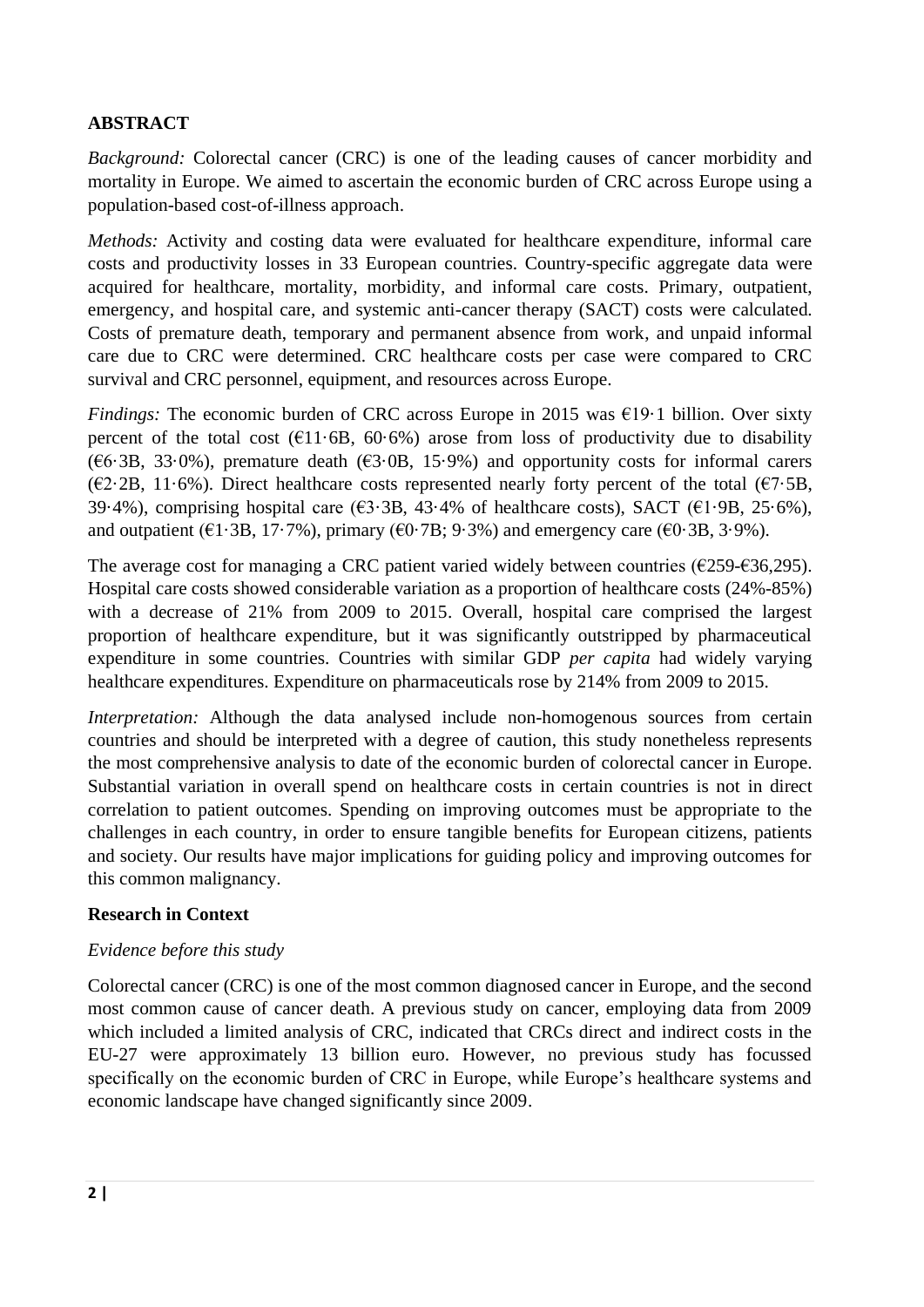#### *Added value of this study*

This study represents the most comprehensive analysis of the economic burden of CRC in Europe to date. Using high-quality granular data from a variety of sources, the epidemiology of CRC and its consequential financial impact on patients and their carers, on healthcare infrastructure and on society were defined for the EUR-33, (the EU-27 plus Iceland, Norway, Serbia, Switzerland, Turkey, and the United Kingdom).

The economic burden of CRC across Europe in 2015 totalled  $\epsilon$ 19·1 billion. Of this, over 60% of the total cost was associated with loss of productivity and opportunity costs for informal carers. Direct healthcare costs only represented less than 40% of the total cost. Countries with similar GDP *per capita* had widely varying healthcare expenditures. Expenditure on pharmaceuticals rose by over 200% between 2009 and 2015.

In certain countries however, increased expenditure did not align with improved outcomes e.g. a number of Central and Eastern European (CEE) countries outspent Northern and Western European countries, especially on pharmaceutical medicines, but still had poorer outcomes.

#### *Implications of all the available evidence*

Comprehensive evaluation of the economic burden of CRC can provide vital intelligence to underpin better health policy implementation and more appropriate resource allocation. Upfront investment in CRC infrastructure is more likely to not only reduce CRC deaths, but also to lessen the economic burden. Increased expenditure on pharmaceutical medicines may not necessarily be reflected in improved outcomes, particularly in CEE countries, emphasising the need to use precious resources most appropriately for this common malignancy.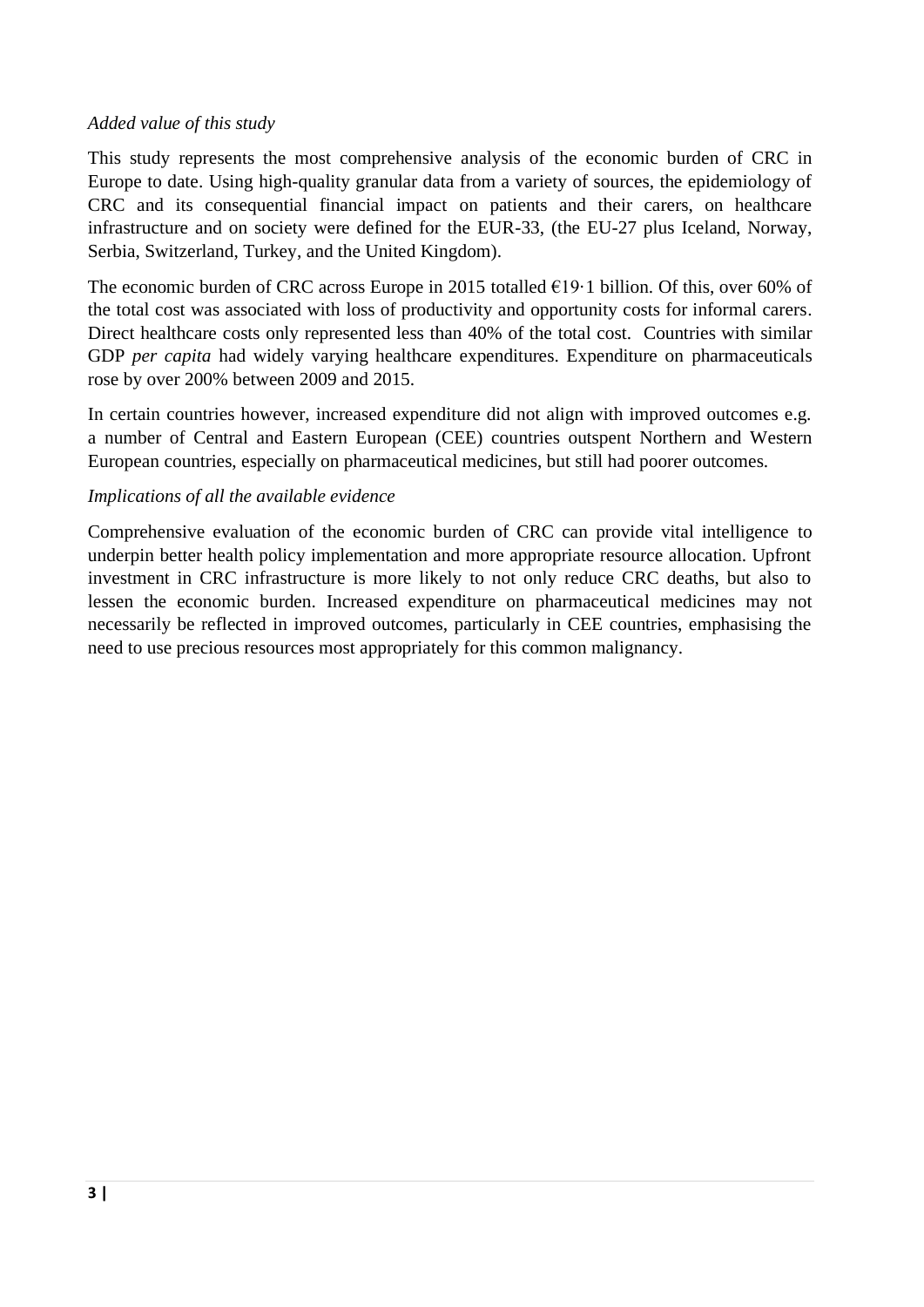# **INTRODUCTION**

Colorectal cancer (CRC) is one of the most significant cancer burdens in Europe. In 2009, it accounted for 11.5% of all new cancer diagnoses (EU-27), <sup>1,2</sup> with healthcare costs over  $65.5$ billion (B).<sup>3</sup> Together with economic losses from morbidity and mortality (indirect costs) and informal care costs, the total economic burden was more than  $E13B$ .

However, since 2009, the healthcare and economic landscapes have significantly changed. Increasing incidence of CRC and advances in therapeutic innovation (both intravenous precision and targeted treatments, as well as oral targeted CRC therapies) have contributed to greater management costs.<sup>4,5</sup> CRC remains the second most common cause of cancer death in Europe.<sup>6</sup> Age-standardised 5-year net survival is highest in Northern, Western, and Southern Europe and lowest in Central and Eastern European (CEE) countries.<sup>7</sup>

Understanding the comparative economic burden of CRC across Europe, using up-to-date intelligence and robust methodologies, is crucial for delivering evidence-based public policy frameworks that governments can employ to guide appropriate investment to help reduce the morbidity and mortality associated with this common cancer in both men and women.

A comparative European analysis allows precise mapping of the health economic landscape and its relationship to CRC outcomes, by capturing individual components that contribute to the overall economic burden. The granularity of the information that can be extracted allows specific expenditure patterns to be discerned, for example, precise costs of individual chemotherapy or targeted therapy in each country. This economic intelligence can help underpin identification of activities and associated expenditures in individual countries that may be examples of best practice that can be shared with European partners, or it may represent inappropriate use of scarce resources that should be redirected to more patient-focussed and value-based activities. Here, we define the economic burden of CRC in 33 European countries (EUR-33: the 27 EU countries plus Iceland, Norway, Serbia, Switzerland, Turkey, and the United Kingdom (UK)). It should be stressed at the outset, that while we endeavoured to source homogenous CRC data for analysis, this was not always possible. Nevertheless, we highlight how this intelligence can inform approaches to improve key health and socioeconomic outcomes for European citizens and societies.

## **METHODS**

We defined CRC as invasive malignancies of the colon, rectum, and anus, using the International Classification of Diseases, 10th revision (codes C18 to C21). For the EUR-33 in 2015, activity data related to CRC management and associated costs were acquired using a published framework in which costs for healthcare, productivity losses, and informal care were determined for lung, breast, colorectal and prostate cancer in the EU-27.<sup>3</sup> Resource use was assessed for all prevalent patients in each country in 2015, to include patients newly diagnosed in that year and those receiving ongoing care.

The value of resources used was determined from the costs in each country and, where possible, either CRC-specific or cancer-specific costs (Table 1). Costs were expressed in local currency units and standardised between countries using Purchasing Power Parity (PPP) for hospital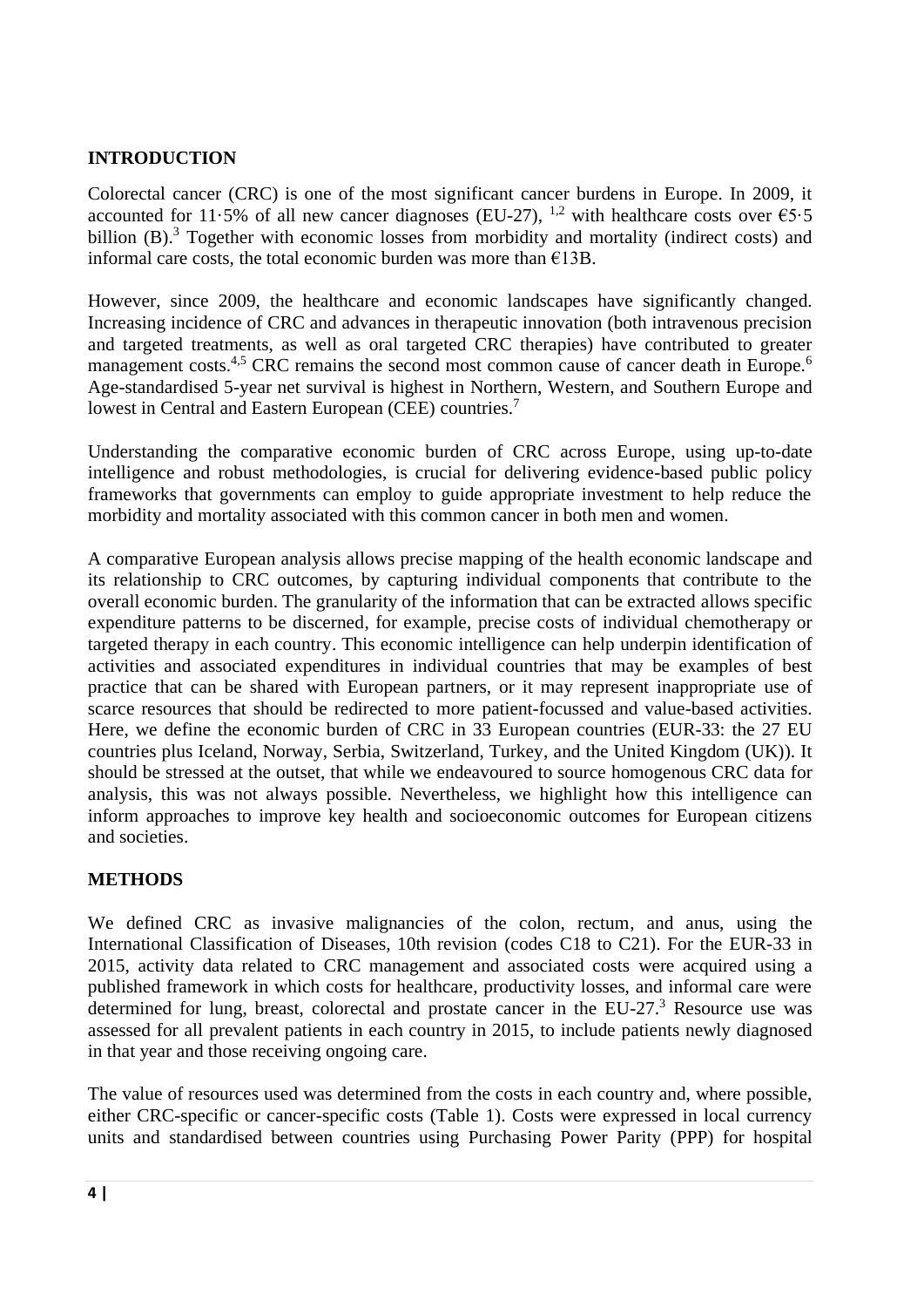services.<sup>8</sup> PPP measures the price of a basket of goods (in this case, hospital services) in each country relative to the EU-27 mean.

Aggregate activity and costing data were derived from global and national sources. Activity data sources and costings were ranked (see Appendix p1-7).

# **Healthcare expenditure**

Activities and costs for hospital, outpatient, primary and emergency care were compiled from CRC-specific or cancer-specific data. CRC prevalence was applied to cancer-specific or general disease data to obtain CRC-specific figures (Table 1). Several countries did not have national data for emergency care (Croatia, Luxembourg, Lithuania, Romania, Serbia) or hospital care (Estonia). Data for these countries were estimated by using corresponding proportions extrapolated from countries with similar healthcare expenditure per person, life expectancy and geographic location. To test the robustness of the hospital-care cost data, a sensitivity analysis was performed by replacing CRC- or cancer-specific hospital-care cost data with average hospital-care expenditure data gathered from Eurostat<sup>9</sup> and the analysis was repeated.

Colectomy activity data were available for each country (Eurostat), but these did not distinguish between CRC and other diseases, such as Crohn's disease/Ulcerative Colitis. Similarly, Eurostat cost data were only available for generalised domains (e.g. long-term care, laboratory services), so attributable costs could not be estimated for CRC. For all countries, systemic anti-cancer therapy (SACT) expenditures for CRC (split by drug into chemotherapy and targeted therapy [see Appendix p4, p5]) were supplied by IQVIA Oncology data  $(2015)$ .<sup>10</sup>

Population data were accessed from Eurostat.<sup>11</sup> Five-year prevalence estimates at the end of 2012 were sourced from the International Agency for Research on Cancer  $(IARC)^{12}$ . Extrapolation to total prevalence at the end of 2015 was applied (see Appendix p8), permitting calculation of healthcare costs for each prevalent case.

Calculations for CRC in EUR-33 were performed to determine the proportion of healthcare costs (calculated from total healthcare expenditure (THE)); the proportion of hospital-care costs and the proportion of pharmaceutical medicine costs (both calculated from total CRC healthcare costs).

Hospital care and SACT costs from our study were compared to 2009 data, and as a validity check of data sources, hospital care costs were exchanged for average hospital care expenditure data from Eurostat.3,9

## **Informal care costs**

Informal care costs reflect an opportunity cost, i.e. the financial loss to caregivers (e.g. lost earnings, leisure time) in providing unpaid care for relatives or friends. For each country, informal care costs were calculated from the prevalence statistics and the probability that patients were receiving such care (Wave 6: Survey of Health, Ageing and Retirement in Europe (SHARE)).<sup>13</sup> SHARE gathered data on 60,000 people in 17 EUR-33 countries in 2015. Probabilities for the remaining 16 countries were calculated using pooled data from similar countries (see Appendix p9-p13). SHARE data informed an ordered logistic regression, applied to estimate the number of hours of informal care required by CRC patients. Hours were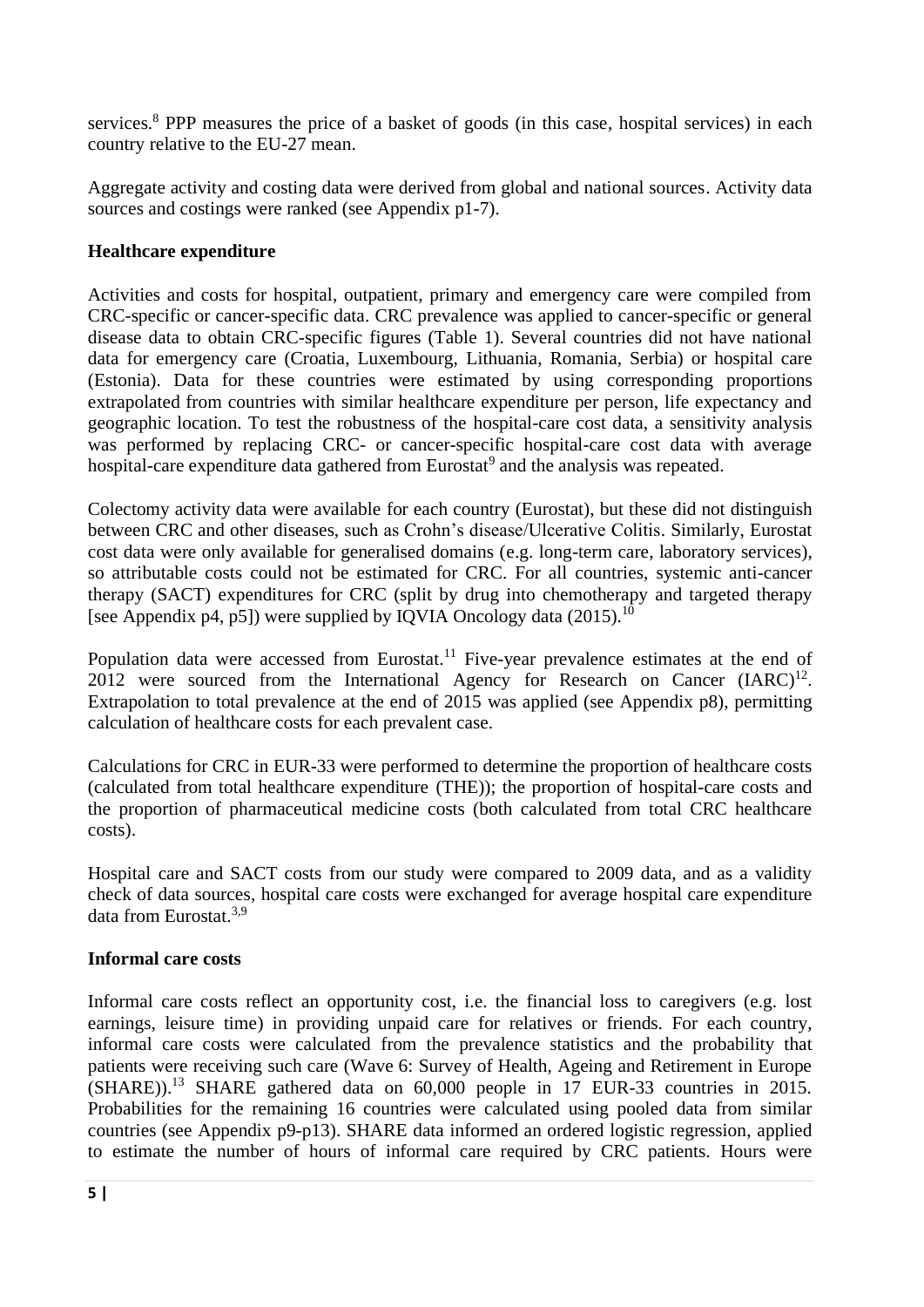multiplied by the probability of receiving care and the average or minimum hourly wage, depending on whether the caregiver was employed or unemployed (see Appendix p9-13).

## **Productivity losses from colorectal cancer**

We estimated the costs to the overall economy in each country from lost earnings due to morbidity and premature mortality (see Appendix p14).

For mortality costs, we extracted the number of deaths by age (15-65 years), gender and country from Eurostat.<sup>14</sup> Number of working years lost (years lost) were calculated by subtracting the age of CRC death from the effective retirement age in each country.<sup>15,16</sup> Age- and genderspecific employment rates<sup>17</sup> for EUR-33 were applied to the years lost. To account for lost future earnings, years lost were multiplied by wages<sup>18</sup> and converted to current prices (see Box 1). Lost earnings were summed by age group, gender and country to give total economic losses from premature death, applying the human capital approach (HCA). HCA was applied rather than the friction cost approach (FCA) because it takes the perspective of the patient and society rather than that of employers, and is less affected by labour market conditions.<sup>19–21</sup>

For temporary morbidity costs (see Appendix p14, p15), patient sick-days were calculated as a proportion of total sick-days for each country: Temporary earnings lost  $(HCA) = CRC$  sick - days  $\times$  Daily wage

Lost earnings from permanent absence (permanent earnings lost) were calculated from the total number of individuals collecting disability benefits in each country,<sup>22</sup> applying CRC 5-year net survival over the lifetime of each patient, from 5-year age groupings, and discounting at 0%, 3·5%, and 10% using HCA (see Box 2 and Appendix p15, p 16).

Lost earnings were summed for temporary and permanent absences to give total morbidity losses.

# **Statistical analysis**

Countries were examined for relationships in CRC-related healthcare costs *per capita* and per case using log-linear univariable regression, dependent on gross domestic product (GDP, euro *per capita*), THE (euro *per capita*), disability-adjusted life-years (DALYs, per 1,000), incidence (crude rate per 1,000 per year), total prevalence (per 1,000), mortality (crude rate per 1,000 per year) and age-standardised 5-year net survival (%). Drivers, determinants, and outcomes of CRC originated from 2015 data, except survival, which was for patients diagnosed during 2010-2014.<sup>7</sup> Additionally, a log-linear multivariable regression was conducted between CRC-related healthcare costs *per capita* and per case and CRC incidence and CRC survival.

Countries were investigated for association in a multivariable regression between CRC survival and a set of independent variables; numbers of oncologists (2015), computed tomography [CT] scanners (2015), CT scans (2015), radiologists (2015), radiotherapy machines (2015), and surgical oncologists (2018).

An explanatory variable was deemed statistically significant if its p-value was <5%. Stata software v·14·2 (StataCorp, College Station, TX, USA) was employed for regression analyses.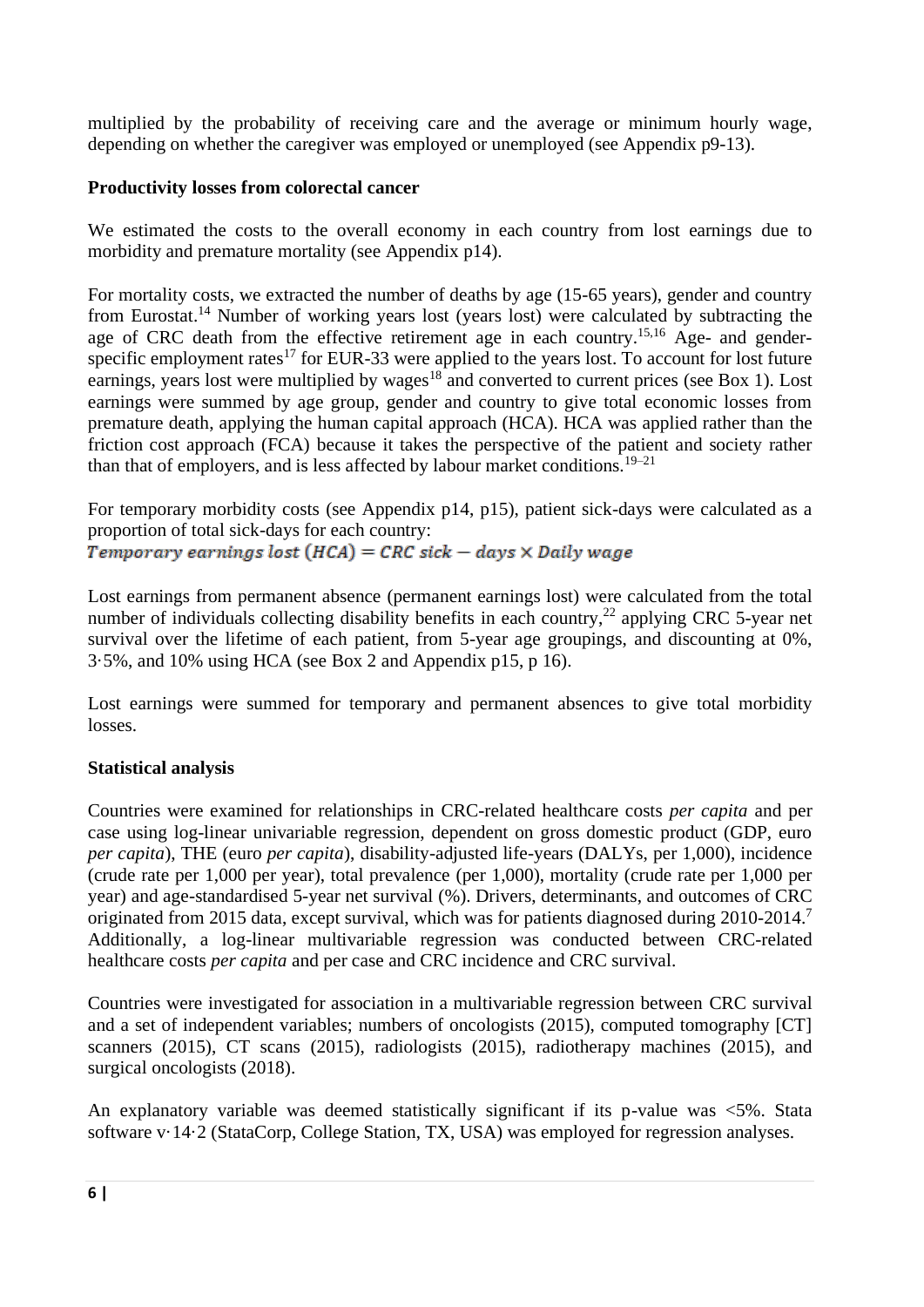#### **Sensitivity analysis**

Sensitivity analyses were performed on the discount rate and the costs due to healthcare, mortality, morbidity, and informal care. Discount rates (0%, 3·5% and 10%) for productivity losses due to morbidity and premature mortality were evaluated. Effects on the total economic costs were determined for a 20% variation in each category.<sup>3</sup>

#### **Role of the funding source**

Data analysis and interpretation were conducted with funding from a Department of Education and Learning Northern Ireland (DELNI) doctoral studentship (Code: DEL CORE - M8118URO). This funding source had no role in the conception or publication of this analysis. All authors had full access to the data and the corresponding author had the final responsibility to submit for the paper for publication.

## **RESULTS**

## **The economic burden of colorectal cancer**

In 2015, costs for the EUR-33 were  $E19 \cdot 1 \cdot 1 \cdot 1 \cdot 1 \cdot 1 \cdot 2 = PPP$  adjusted), broken down as follows: (1) healthcare costs:  $\epsilon$ 7·5B ( $\epsilon$ 12/citizen or  $\epsilon$ 2,351/patient; 39·4% of total); (2) mortality costs:  $\epsilon$ 3·0B (15·9%); (3) morbidity costs:  $\epsilon$ 6·3B (33·0%); (4) informal-care costs:  $\epsilon$ 2·2B (11·6%). Non-healthcare costs represented 60·6% of total CRC costs, due to loss of productivity resulting from either premature CRC-specific death/disability, or opportunity costs for informal carers. The remaining  $\epsilon$ 7.5B (39.4%) attributable to healthcare costs comprised hospital-care costs ( $\epsilon$ 3·3B; 43·4% of healthcare costs), SACT ( $\epsilon$ 1·9B; 25·6% of healthcare costs), outpatient, primary, and emergency-care costs  $(\text{\textsterling}1.3B; 17.7\%)$ ;  $(\text{\textsterling}0.7B; 9.3\%)$ ;  $(\text{\textsterling}0.3B; 3.9\%)$ , of healthcare costs, respectively. Costs for each region/country are indicated in Appendix p25.

Hospital-care costs as a proportion of healthcare costs diverged considerably between nations, from 24% (Romania) to 85% (Luxembourg). Hospitalisation accounted for the largest proportion of healthcare costs both overall, and individually in 27 of the EUR-33. However, in Bulgaria, France, and UK, hospital-care expenditure was lower than expenditure on SACT, e.g., in Bulgaria 27% of healthcare costs ( $\epsilon$ 38·2M) was spent on hospital care while 62% ( $\epsilon$ 88·2M) was spent on SACT. Hungary, Romania, and Slovakia had the largest expenditures on CRC healthcare per case, with expenditures on SACT a large component (22% to 27%) of overall costs (Figure 1). SACT as a percentage of aggregate CRC-related healthcare costs were lowest in Luxembourg (1%) and highest in Bulgaria (62%). The average cost for managing a CRC patient varied from  $\epsilon$ 259 (Cyprus) to  $\epsilon$ 36,295 (Hungary) (Figure 1), also reflected in the differences in SACT expenditure, €32/patient (Cyprus) versus €7,835/patient (Hungary). EUR-33 countries with similar GDP *per capita* have widely varying CRC healthcare expenditures, e.g., Austria ( $\epsilon$ 4,054/patient, PPP) spent over four-fold more than Sweden ( $\epsilon$ 1,090/patient, PPP) (Figure 1).

The greatest divergence observed within CRC healthcare costs was in unit cost of an emergency hospital attendance, from  $\epsilon$ 15 (Cyprus) to  $\epsilon$ 1,511 (Hungary) with a mean of  $\epsilon$ 276 (95% CI  $\epsilon$ 155- $\epsilon$ 397) per emergency visit (see Appendix p20). Significant variation was also documented in the number of contacts with healthcare services. CRC-related hospital days (inpatient days) varied from 3 per 1,000 persons per year (Turkey) to 26 per 1,000 (Germany) with a mean 13 (95% 11-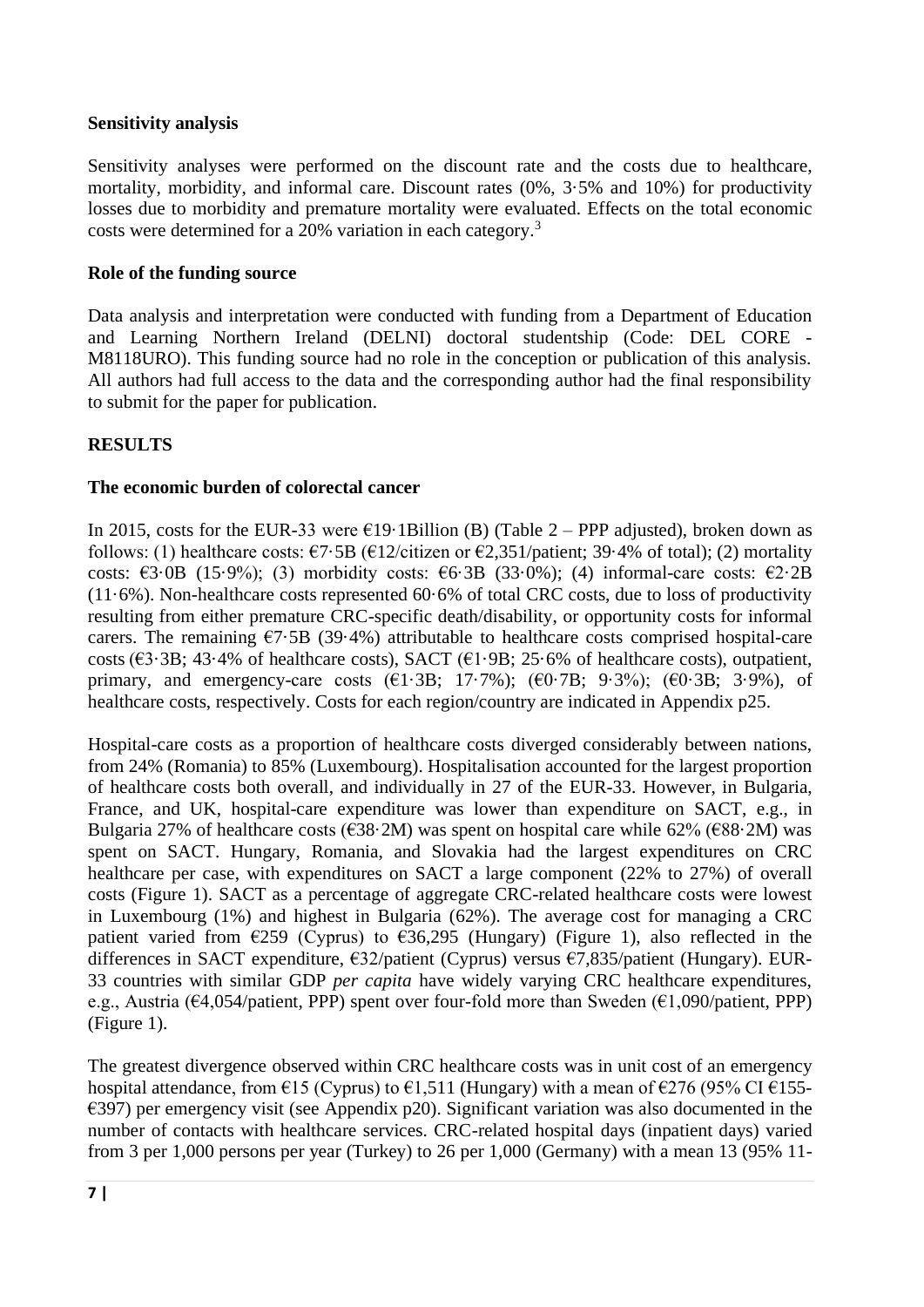15) per 1,000 persons per year (see Appendix p21). CRC healthcare costs *per capita* varied widely within the EUR-33 (from Cyprus:  $\epsilon$ 1; to Hungary:  $\epsilon$ 79); the average cost of CRC was equivalent to  $\epsilon$ 12 *per capita* (Figure 1, PPP adjusted)

## **Informal care costs and productivity losses**

Informal-care costs were  $\epsilon$ 2.2B (11.6% of the economic burden of CRC) (Table 2), ranging from 1·0% (Iceland;  $\epsilon$ 0·2Million (M)) to 17·1% (Greece;  $\epsilon$ 19·2M) (PPP-adjusted).

Average productivity unit costs diverged by country; losses in daily earnings ranging from  $\epsilon$ 99 (Cyprus/Greece) to  $\epsilon$ 219 (Denmark) with a mean of  $\epsilon$ 138 (95% CI  $\epsilon$ 128- $\epsilon$ 149) daily earnings (see Appendix p20 - PPP adjusted). There was significant deviation in number of years/days lost because of premature death and morbidity. Losses due to CRC deaths were 15·9% of total CRC economic burden ( $\epsilon$ 3·0B), ranging from 7·0% (Austria;  $\epsilon$ 24·6M) to 30·9% (Cyprus;  $\epsilon$ 1·9M) (Table 2). Morbidity losses represented 33.0% of the economic CRC burden ( $66.3B$ ), ranging from 1·9% (Hungary; €19·6M) to 83·4% (Norway; €395·6M).

#### **Drivers, determinants, and outcomes of CRC healthcare costs**

Results of the log-linear univariable regression revealed: a strong positive relationship between healthcare expenditure and GDP (*per capita*,  $p < 0.001$ ; per case,  $p < 0.002$ ), a strong positive relationship between healthcare costs and DALYs (*per capita*,  $p < 0.001$ ; per case  $< 0.001$ ), a positive relationship between healthcare costs and incidence (*per capita*, p < 0·041), a strong negative relationship between healthcare costs and prevalence (*per capita,* p < 0.046; per case, p < 0·001), and a strong positive relationship between healthcare costs and mortality (*per capita*, p  $< 0.001$ ; per case,  $p < 0.001$ ) (see Appendix p29-p37).

A log-linear multivariable regression model (see Appendix p23) was created by regressing CRC healthcare costs on two independent variables (incidence rate and 5-year net survival). The  $\mathbb{R}^2$ statistics (*per capita*=0·21; per case=0·21) and F (*per capita*=0·03; per case= 0·03) indicated a significant association between this set of independent variables and CRC healthcare costs.

## **Sensitivity analysis**

Sensitivity analysis (see Appendix p38) indicated the largest effect on total CRC costs resulted from discounting the present value of future earnings lost to mortality/morbidity (0%, 3·5% baseline, 10%), resulting in a range of  $E17·1B-E21·9B$ , with the second-largest effect from a 20% variation in healthcare costs  $(\text{\textsterling}17.6B\text{-}\text{\textsterling}20.7B)$ .

## **Systemic Therapy**

EUR-33 CRC SACT expenditure was  $E1.9B$ . Unfortunately, for Cyprus, Denmark, Iceland, Luxembourg, Malta, and Netherlands, detailed SACT expenditure breakdowns were unavailable; in-depth analysis was performed for the remaining EUR-27, revealing significant variations in deployment of both chemotherapeutic and targeted pharmaceutical medicine across Europe in 2015 (Tables 3,4).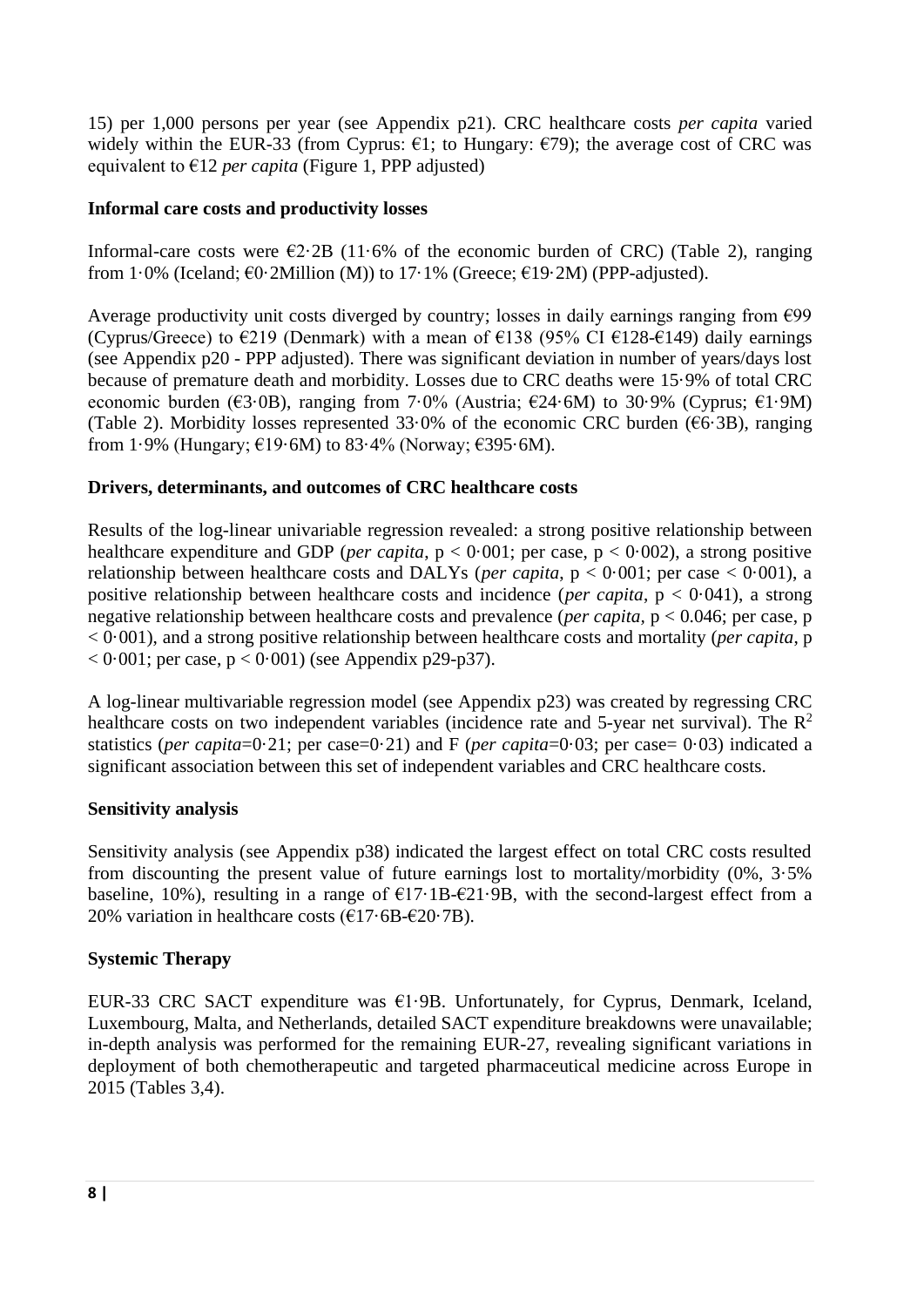## *Chemotherapy*

Expenditure on 5-FU and its oral analogue capecitabine was  $\epsilon$ 167M (9% of total EUR-27 CRC) SACT expenditure). 5-FU was prescribed in all countries except Estonia, with Latvia having the highest proportional spend ( $\epsilon$ 278,123; 10%) and Italy the lowest ( $\epsilon$ 1M; 0·5%).). All countries prescribed capecitabine, with Estonia having the highest proportional spend ( $\epsilon$ 912,858; 71%) and Bulgaria the lowest ( $\epsilon$ 1M; 2%).

Expenditure on oxaliplatin was 9% of total EUR-27 CRC SACT costs. All countries except Estonia prescribed oxaliplatin; the UK had the highest proportional spend ( $\epsilon$ 36M; 24%) and Greece the lowest  $(618, 624; 0.5\%)$ .

Expenditure on Folic acid (including calcium folinate, calcium levofolinate, calcium mefolinate) was €132M, 7% of total EUR-27 CRC SACT costs (Table 3). Folic acid, its derivatives and precursors were prescribed in all countries, with Greece the highest proportional spend  $(€3M; )$ 78%) and Slovakia the lowest ( $\epsilon$ 299,786; 0.7%).

Expenditure on irinotecan was 6% of EUR-27 total CRC SACT costs. All countries except Estonia prescribed irinotecan; Croatia had the highest proportional spend  $(E2 \cdot 7M; 15\%)$  and Slovenia the lowest  $(\text{\textsterling}20,513; 0.3\text{\textdegree}).$ 

Expenditure on raltitrexed was 0·3% of total CRC SACT costs for EUR-27. Raltitrexed was only prescribed in 12 of the EUR-27; Spain had the highest proportional spend ( $\epsilon$ 2M; 2%) and Switzerland the lowest  $(65,296; 0.03\%)$ .

## *Targeted Therapy*

Of the CRC-targeted SACT available in 2015 in the EUR-27 (Table 4), bevacizumab was the most prescribed. Expenditure in 2015 was  $\epsilon$ 771M (40%), the largest proportional expenditure of all EUR-27 CRC-targeted SACT. All countries evaluated prescribed bevacizumab, ranging from 0·02% (€540) for Latvia to 72% (€30·9M) for Slovakia. The smallest targeted SACT expenditure was for aflibercept, 2% of total EUR-27 CRC SACT costs. Only 16 of EUR-27 used aflibercept (Table 4), with Belgium having the largest proportional expenditure ( $\epsilon$ 2M; 5%).

Cetuximab had the second-largest proportional targeted SACT expenditure of the EUR-27 ( $\epsilon$ 278M; 15%). In Serbia, cetuximab expenditure ( $\epsilon$ 5·1M; 40%) represented more than twice the costs as bevacizumab ( $\epsilon$ 2·4M; 19%). Cetuximab was not prescribed in Estonia or Greece and was rarely prescribed in Lithuania  $(61, 447, 0.05\%)$ .

Panitumumab had the third-highest proportional targeted SACT spend, representing 9% of the total EUR-27 CRC SACT costs. Sweden had the highest proportional expenditure, 28% ( $\epsilon$ 3M) and Romania the lowest at  $0.07\%$  ( $\epsilon$ 102,767). Panitumumab was not prescribed in Estonia, Latvia, Lithuania, or Poland.

Regorafenib expenditure was  $E42M$  (2% of total CRC SACT costs for EUR-27). Slovenia had the highest proportional spend,  $(6440,510; 8\%)$  and Romania the lowest  $(618,706; 0.01\%)$ ; Bulgaria, the Czech Republic, Estonia, Greece, Latvia, and Serbia did not prescribe regorafenib.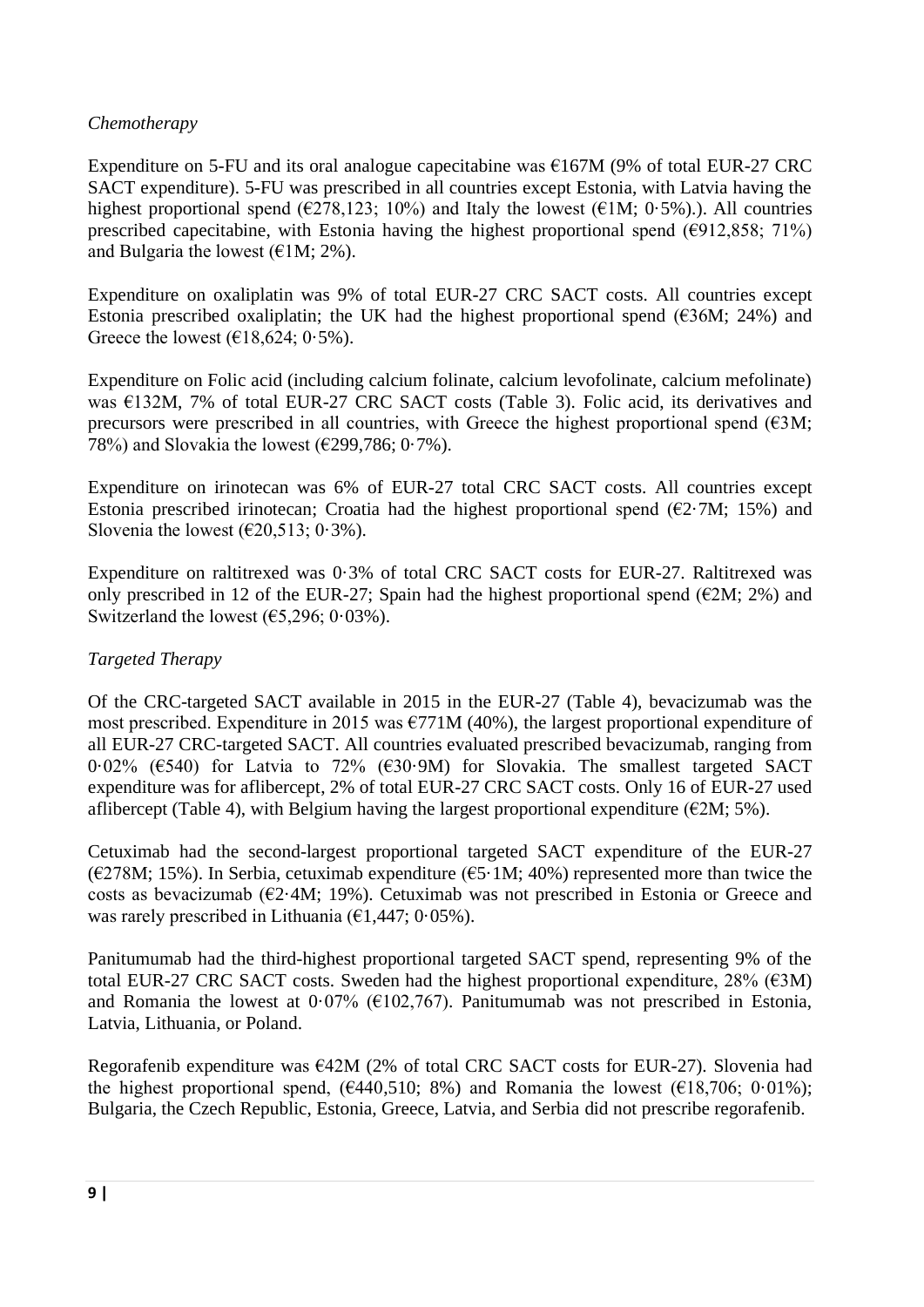Overall, evaluating country-specific activities, France had the highest 2015 expenditure  $(E191M)$ , both in overall spend and for individual CRC-targeted SACT (excepting regorafenib, for which Germany had the highest spend  $(611.6M)$ ). The financial outlay on CRC-targeted SACT ranged from 3% (€41,065 (Estonia)) to 93% (€81.8M (Bulgaria)) (Table 4).

# **Colorectal cancer expenditure by Region, Resources and Survival**

A multivariable regression model (see Appendix p24) was created by regressing CRC survival on a set of independent variables (numbers of oncologists, computed tomography [CT] scanners, CT scans, radiologists, radiotherapy machines, surgical oncologists, (all corresponding to 2015 except for surgical oncologists (2018)) for the EUR-33. Results indicated a significant association between the set of independent variables and 5-year net survival (2010-2014)  $(R<sup>2</sup>=0.48; F=0.005).$ 

Eleven of the CEE countries were in the top half of the EUR-33 for CRC healthcare costs per case (see Appendix p21). However, except for the number of radiologists, there was a paucity of CRC-related hospital personnel, resources, and activities (numbers of oncologists, CT scanners, CT scans, radiotherapy machines, surgical oncologists) in CEE countries. All CEE countries were in the bottom half of the EUR-33 for five-year net survival.

Of the Northern European countries, Norway was in the bottom half of EUR-33 CRC healthcare costs per case and in the top half for CRC-related hospital resources, and activities, except surgical oncologists. All Scandinavian countries were in the top half for age-standardised 5-year net survival and in the bottom half for SACT expenditure (except Finland).

For Western European countries, Switzerland appeared at the midpoint for healthcare expenditure as a proportion of total healthcare costs and in the top half for CRC-related hospital resources, and activities (except surgical oncologists), while all Western European countries were in the top half for survival.

For Southern European countries, no discernible pattern was observed.

Twelve of the thirteen countries (Germany was the exception) with the highest five-year net survival spent at least twice as much on hospital-based care as on SACT.

CRC healthcare costs per case were portrayed on a CRC survival map of Europe using Tableau software (Figure 2). The CRC healthcare costs per case were low in countries where survival was high, such as Germany, Norway, and Sweden, but high in countries where survival was low, such as Bulgaria, Hungary, Romania, and Slovakia.

## **Costs comparisons for colorectal cancer: 2009 versus 2015**

Compared to the 2009 health economic study for all cancers for EU-27, $3$  overall costs have increased by 32% ( $\epsilon$ 14·5B to  $\epsilon$ 19·1B, after adjusting for inflation), while healthcare costs have only increased by 23% ( $66·1B$  to  $67·5B$ ). We only performed specific comparisons with 2009 data for hospital-care and SACT costs to evaluate changes over time, as activity in the former and expenditure in the latter are directly comparable. Overall, hospital-care costs decreased by 21% for the EU-27 from  $\epsilon$ 3·6B to  $\epsilon$ 2·8B (see Appendix p22). The greatest percentage increase for hospital-care costs were in Hungary (+222%), Portugal (+155%), Malta (+96%), and Austria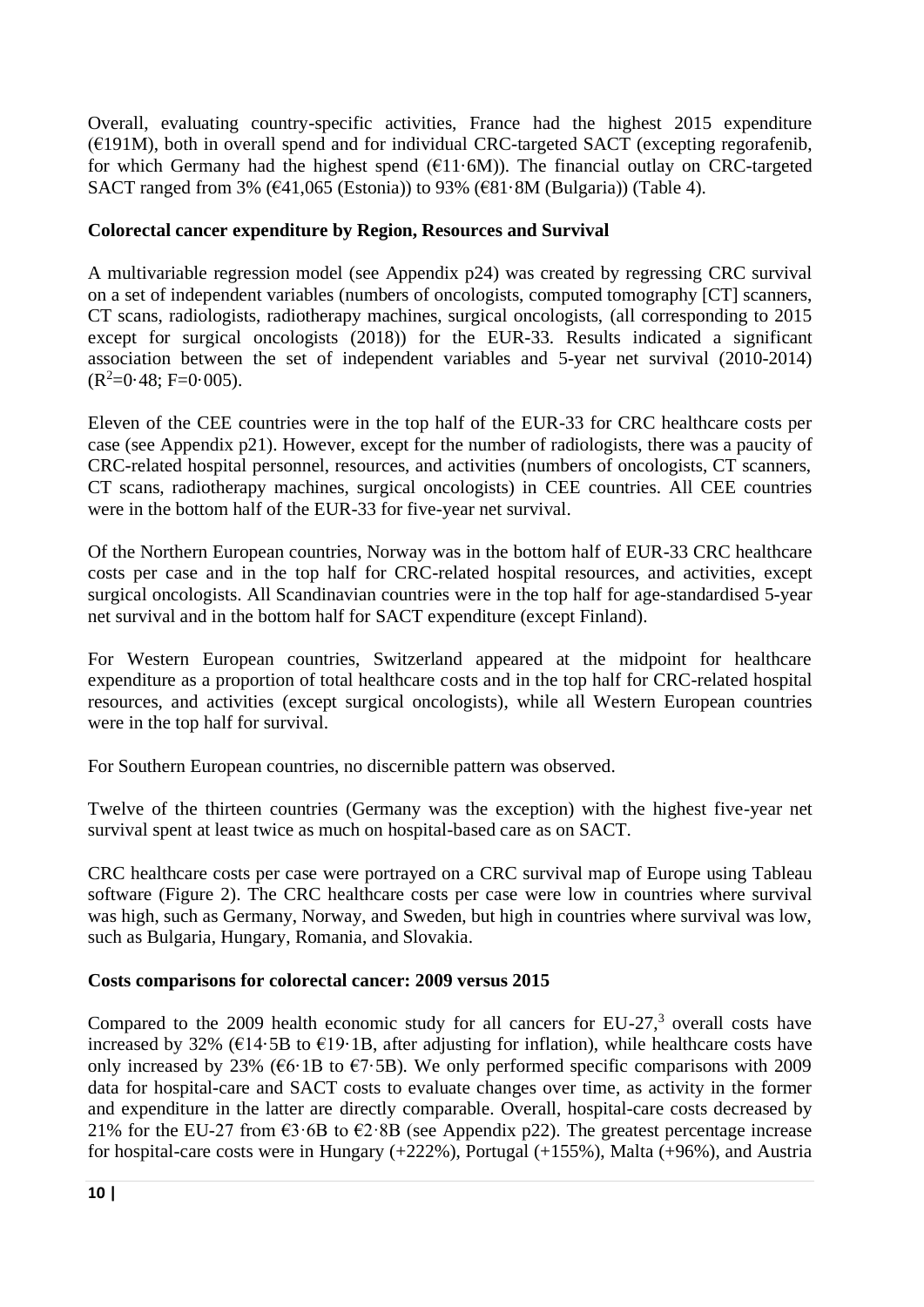(+84%) (see Appendix p22). The largest increases in SACT expenditures were in Bulgaria (+818%), Ireland (+473%), Hungary (+398%), and Austria (+369%). All EUR-33 countries increased their SACT expenditure from 2009 to 2015, except Cyprus (-83%), Luxembourg (- 80%), and Greece (-75%) (see Appendix p22).

#### **Internal validity of hospital care data**

Hospital care costs rose by 44% from  $\epsilon$ 3·3B to  $\epsilon$ 4·7B when CRC/cancer-specific costs were switched for average hospital care expenditure data from Eurostat.<sup>9</sup> The top and bottom three countries retained their ranking for costs per case, while Lithuania moved from 10<sup>th</sup> to 21<sup>st</sup> position, Italy moved from  $19<sup>th</sup>$  to  $13<sup>th</sup>$  position, the Netherlands moved from  $22<sup>nd</sup>$  to  $19<sup>th</sup>$ position) and Portugal moved from  $20<sup>th</sup>$  to  $18<sup>th</sup>$  position. The remaining countries remained in their rank position or switched up/down with their nearest neighbour.

#### **DISCUSSION**

This study represents the most comprehensive analysis to date on the economic burden of CRC across Europe. By 2015, the economic burden of CRC across Europe had increased to over  $\epsilon$ 19 billion. Direct healthcare costs represented less than 40% of the total cost, with 60% being due to loss of productivity and opportunity costs for informal carers. Countries with similar GDP *per capita* had significantly different healthcare expenditures. Expenditure on pharmaceuticals rose by over 200% between 2009 and 2015. Certain Central and Eastern European (CEE) countries spent more than their Western European counterparts, especially on pharmaceutical medicines, but still had poorer outcomes. This study provides valuable intelligence for policy-makers and healthcare providers to inform their decision-making on service prioritisation and budget allocation, in order to improve outcomes. More broadly, we recommend that CRC be considered as a bellwether indicator, reflecting how cancer systems are performing overall from an economic perspective. Previously, we reported on the overall financial burden of cancer in the EU, which included limited economic cost data for CRC. <sup>3</sup> This study focusses solely on CRC, significantly extends the previous analysis, expands coverage from 27 to 33 countries, and produces much more comprehensive CRC-specific economic data, particularly concerning SACT use. Hospital-specific PPP adjustments<sup>8</sup> were made throughout to enable like-for-like comparisons between EUR-33 countries.

Our analysis indicates that those countries with higher CRC incidence and mortality had higher healthcare costs and conversely, those countries with the highest CRC survival had lower costs, reflecting both the higher costs of treating CRC presenting at a late stage and the higher costs incurred within less efficient healthcare systems. <sup>23</sup> Higher 5-year net survival correlated significantly with better resourcing, demonstrated by metrics including the number of oncologists (surgical, medical), CT scanners and scans performed, and radiotherapy equipment, etc. The highest survival estimates in Norway and Switzerland appear to be related to expenditure on the core components of CRC treatment, including surgery, radiotherapy and human resources, rather than SACT expenditure.<sup>24</sup> Recent studies suggest that Central and Eastern European (CEE) countries require an investment and restructuring of public health, personnel and equipment allocation, in order to avoid having patients first present at hospital with late stage CRC.<sup>25–27</sup> Our 2015 data would support this assertion. We have shown that, hospital care costs have continued to increase in most CEE countries, due in large part to a continued hospital-centric approach, whereas the hospital costs have decreased in France,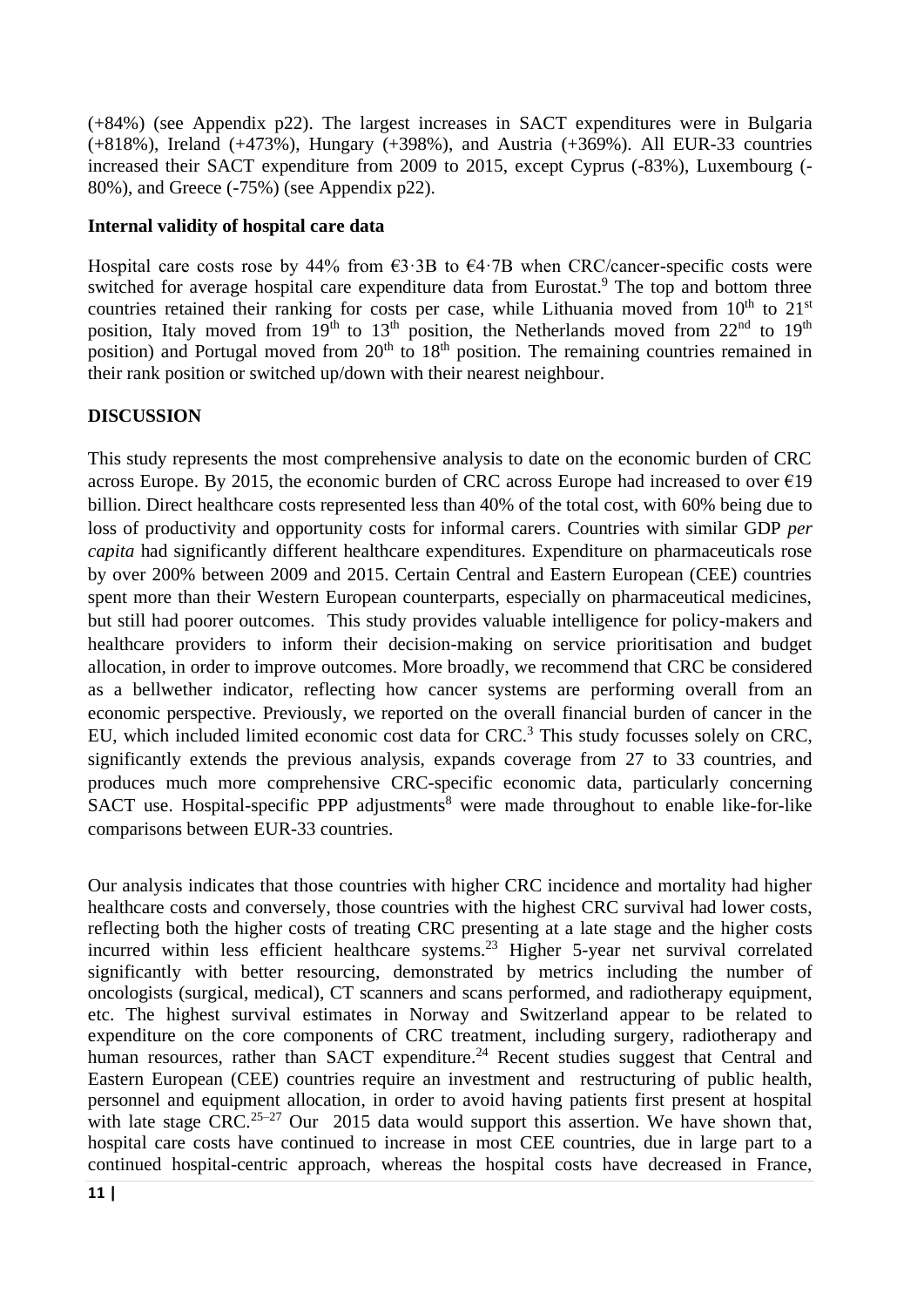Germany, Spain, the Netherlands, and the UK compared to 2009. In the case of Bulgaria, increased use of targeted therapy is associated with a reduction in hospital costs. In Estonia, Greece, Latvia, and Lithuania, a preference for chemotherapy is associated with increases in hospital costs; adverse effects related to chemotherapy might contribute to these increases.

Some of the poorer performing health systems in Europe were associated with higher costs and lower survival: a double value burden. Eleven countries from CEE had the highest expenditure on CRC per case. However, these countries are all in the bottom half for 5-year net survival, indicating that greater expenditure is not necessarily associated with improved outcomes.<sup>7</sup> Unequal access to screening <sup>28</sup> and late-stage diagnosis may partially explain lower survival, but less effective and efficient deployment of cancer care is also a major factor.<sup>29</sup> Overall, CRC hospital-care costs for the EUR-33 have remained relatively consistent at  $\epsilon$ 471 (95% CI  $\epsilon$ 385- $\epsilon$ 573) per hospital stay (after adjusting for inflation), but overall costs have diminished by 21% (€3⋅6B to €2⋅8B), due to shorter inpatient stays compared to the 2009 study.<sup>3</sup>

Our data indicate that SACT costs have more than tripled since 2009 (over 214%) confirmed by a recent 2018 study on overall oncology costs across Europe. The majority of these drug costs are due to increases in targeted SACT.<sup>30</sup> However, there are wide variations across Europe, with 400-800% increases in Bulgaria and Hungary respectively, which are not reflected in improved outcomes; some of these increases may be due to shortages of chemotherapies, potentially leading to an overspend in targeted therapies.<sup>31</sup> Significant reductions  $(\sim 80\%)$  were seen in Cyprus, Greece and Luxembourg. Reductions for Cyprus and Greece are likely due to the direct consequence of the 2008 economic crisis. Decreases in Luxembourg may reflect the increasing willingness of patients to seek cross-border care.<sup>32</sup> While five Eastern European countries that spend the least on SACT proportionally are in the bottom-half of the EUR-33, our data and those of others reveal that certain CEE countries have outpaced their WE counterparts in SACT expenditure,<sup>33</sup> but this is not reflected in any therapeutic gain for their patients.

Several recent papers have reported on the costs of cancer care in Europe. One study highlighted that cancer healthcare costs are relatively low compared to the overall cancer burden, while a second study showed significant increases in cancer drug spending over the last 5 years. $30,34$ Looking at the overall cancer burden in the 2018 study, the data are comparable with our results for overall CRC burden (€21.3B versus our calculation of €19.1B) and the 2015 Schlueter *et al.* paper aligns with our figure of 0.47% for the percent of total healthcare costs, when CRC as a proportion of all cancer diagnosis and the number of CRC cases are considered.<sup>30,34</sup> However, the lack of full implementation of PPP adjustments in these studies makes country-by-country healthcare costs comparisons unachievable.

There are several limitations to our study. Firstly, accuracy of this analysis is dependent on the data sources which, outside of hospital care activity and SACT costs, are lacking for certain countries for epidemiological and financial data which can be specifically allocated to either CRC or cancer in general. In a proportion of cases, we had to rely on non-homogenous B grade data, particularly for emergency care, possibly contributing to the variations between countries. Furthermore, the assumption that CRC GP visits may equate to proportion of CRC hospital discharges may not always be the case, and thus our primary care projections should be interpreted with caution. Additionally, the SHARE data set is constrained by the number of countries included, however it has been updated post 2015 to include eight further countries, increasing its utility.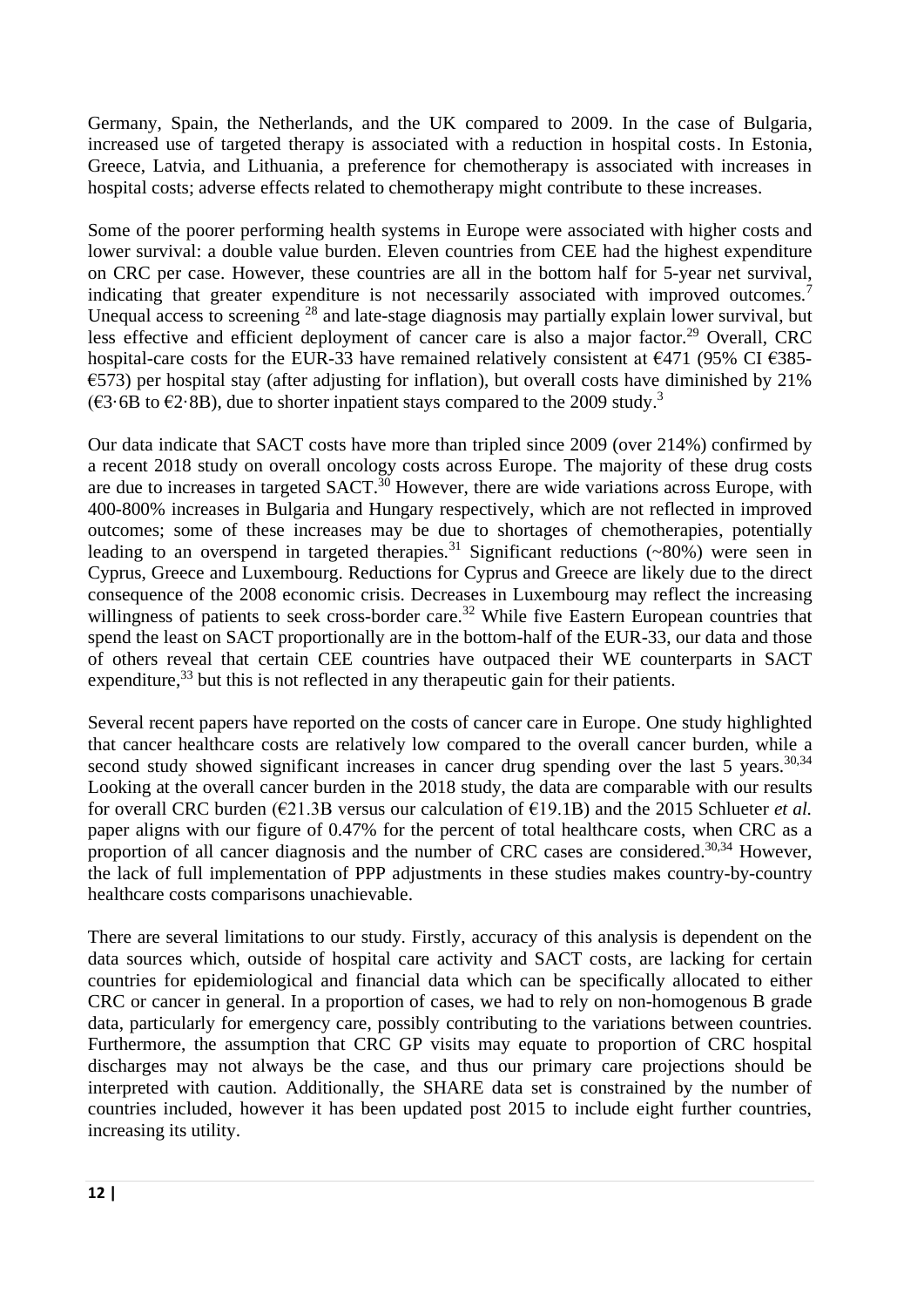Secondly, Hungary is somewhat of an outlier in these analyses; it exhibits the highest incidence, mortality and DALYs, coupled with the lowest prevalence and disability payments. Recent studies have highlighted that Hungary has both the highest incidence and mortality in the EU and globally, arising from a combination of factors including lifestyle choices, lack of CRC screening awareness, frequent metastatic presentation, and a potential genetic component. Similar results are seen in Croatia, and Slovakia, two other countries seen with a high CRC per case costs.35–38

Thirdly, CRC costs increase as the disease progresses, with estimates of  $\epsilon$ 4,000 for stage I to  $\epsilon$ 40,000 for late-stage presentation.<sup>27</sup> While a CRC screening programme can help attenuate metastatic presentation, few countries reach the EU goal of 65% participation in screening programmes in the 50-74 year old cohort, with the Netherlands and Slovenia as exceptions.<sup>27,39</sup> Ideally, we would have liked to employ incident cases by stage of presentation and tracked costs and epidemiology of each cohort, unfortunately we could find no corresponding data set to perform these analyses.

Fourthly, data sourced from IQVIA were aggregated cost volumes by therapy and by country, and it was not possible to determine the unit costs of each therapy, making it difficult to deduce relative volumes of combination therapies or lines of treatment.

Fifthly, a key driver of CRC costs is the productivity losses; here we employed the human capital approach rather than the friction cost approach (FCA), as CRC is both a terminal illness and contributes to long-term disability. The prior 2009 study focused on FCA, making it difficult to draw conclusions between the productivity losses components in 2009 and 2015.

Despite these limitations, this study is the most comprehensive and granular to date to examine the economic burden of CRC across Europe and its implications for CRC care and CRC outcomes.

# **CONCLUSION**

CRC is a major economic burden throughout Europe, particularly due to disability, premature death, and loss of productivity. There is substantial variation in overall expenditure to reduce cancer burden across the EUR-33. This variation is not correlated with patient outcomes. This strongly suggests that many countries need to understand why, despite increasing expenditure, their CRC outcomes remain so poor.

A significant mis-spend on CRC care also appears to exist in many CEE countries. This should be addressed within an overall systems-improvement approach for better value and improved outcomes. Expenditure on targeted SACT is rapidly escalating, not only in Northern and Western European countries, but also in CEE countries, despite an apparent lack of evidence for their effectiveness in significantly improving survival.

Our data reinforce the need for greater public policy focus on outcomes, value, and affordability. This could deploy the European Society of Medical Oncology's Magnitude of Benefit Scale for new chemotherapy regimens,<sup>40</sup> to ensure more measurable gains from systemic interventions in colorectal and other common cancers. Our analysis adds significant policy and public health intelligence for implementing value-based care and prioritising the distribution of public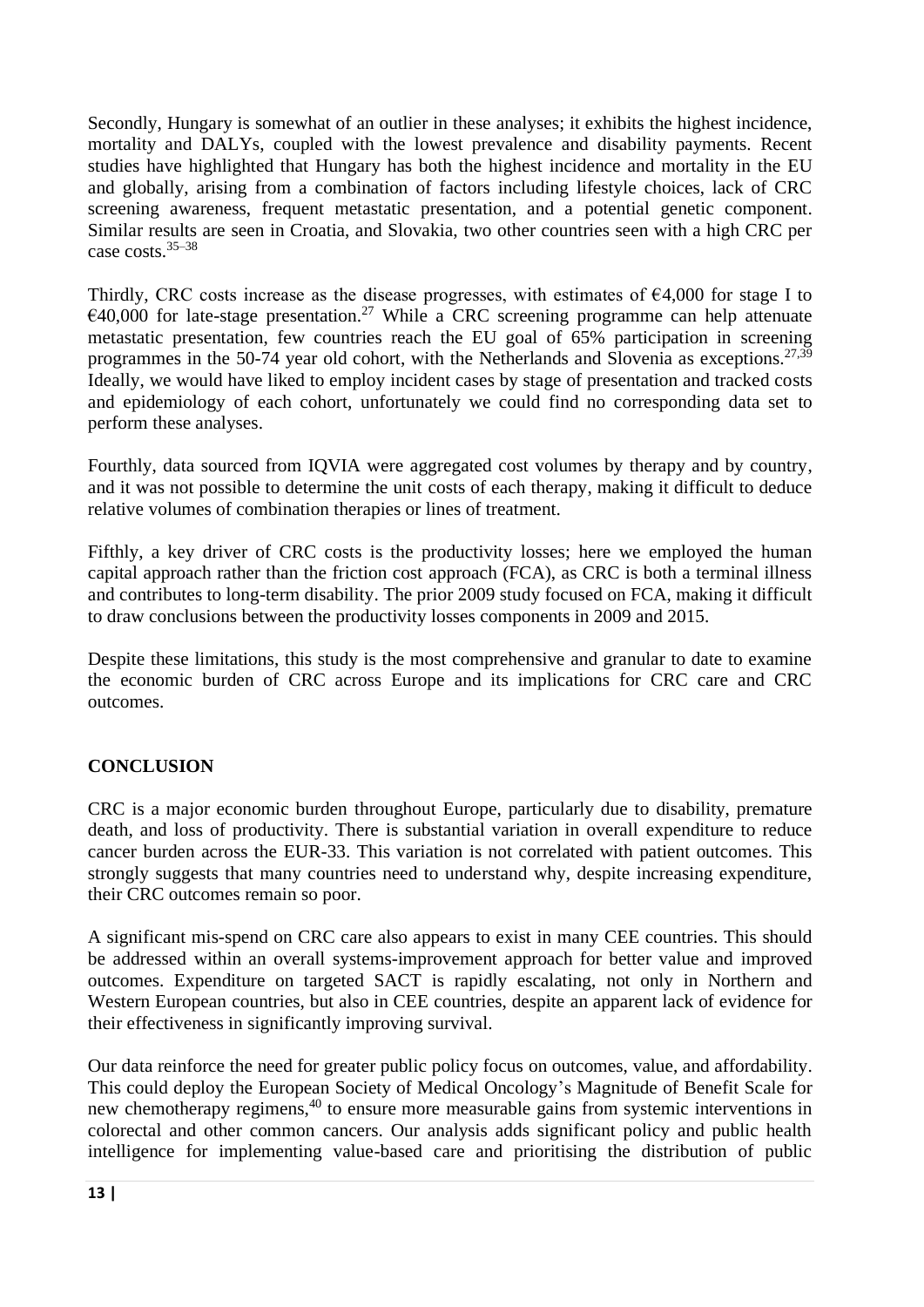research funds to areas of recognised need, as articulated in the Critical Research Gaps Analysis in Colorectal Cancer.<sup>41</sup> Crucially, as the adverse impact of COVID is recognised, particularly on patients with CRC, and mitigation strategies are developed, $42$  we must ensure that spending on improving CRC outcomes is appropriate to the challenges that are relevant in each country or region, particularly in the context of Europe's Beating Cancer Plan, in order to ensure tangible benefits for all European citizens, patients and society.

#### Contributors

RH, DF, RS and ML developed the concept of the paper and the plan for analysis, MC, CA, and PA validated the morbidity model. DF reviewed the model in total and verified underlying data and methodology while supervising project with RS and ML. RH conducted literature search, plotted figures, performed study design, data collection, data analysis, data interpretation, and writing of the original draft of the manuscript with ML. All authors were involved in the review and editing of the manuscript.

#### Declaration of interest

RH is an employee at Diaceutics PLC. RA reports grants from AstraZeneca and MSD, consulting fees from AstraZeneca, Merck KGgA, and Bayer, speaker fees from Amgen, Merck KGgA, and Servier, and support for attending meetings from Amgen, BMS, and Merck KGgA. TM reports support from MRC and Cancer Research UK, consulting fees from AstraZeneca, participation on Pierre Fabre IDMC, Pfizer steering committee, and receipt of material from Almac Diagnostics, Indica labs and Psioxus. EMF reports support and grants from Cancer Focus NI and Health Data Research UK, and advice to RCN. EMcF reports support from Cancer Focus Northern Ireland and Health data Research UK (HDRUK). ML reports support from MRC, Cancer Research UK, HDRUK, an unrestricted educational grant from Pfizer, and honoraria from Pfizer, EMD Serono, and Roche unrelated to the work.

Data Sharing

The data on which this study is based are available at:

**Henderson, Raymond (2021), "Defining the economic burden of colorectal cancer across**  Europe", Mendeley Data, V2, **[https://data.mendeley.com/datasets/tnjw2gd8nm/draft?a=5c9fce82-00c5-4e21-972b-](https://data.mendeley.com/datasets/tnjw2gd8nm/draft?a=5c9fce82-00c5-4e21-972b-42d4af18e26a)[42d4af18e26a](https://data.mendeley.com/datasets/tnjw2gd8nm/draft?a=5c9fce82-00c5-4e21-972b-42d4af18e26a)**

## Acknowledgments

This work uses data provided by the European Society of Surgical Oncology (ESSO).

#### **REFERENCES**

- 1 European Commission. Hospital discharges by diagnosis, in-patients, total number. Eurostat. 2015. http://appsso.eurostat.ec.europa.eu/nui/show.do?dataset=hlth\_co\_disch1&lang=en (accessed April 18, 2021).
- 2 European Commission. Hospital discharges by diagnosis, day cases, total number. Eurostat. 2015. http://appsso.eurostat.ec.europa.eu/nui/show.do?dataset=hlth\_co\_disch3&lang=en (accessed April 18, 2021).
- 3 Luengo-Fernandez R, Leal J, Gray A, Sullivan R. Economic burden of cancer across the European Union: a population-based cost analysis. *Lancet Oncol* 2013; **14**: 1165–74.
- 4 Färkkilä N, Torvinen S, Sintonen H, *et al.* Costs of colorectal cancer in different states of the disease. *Acta Oncol* 2015; **54**: 454–62.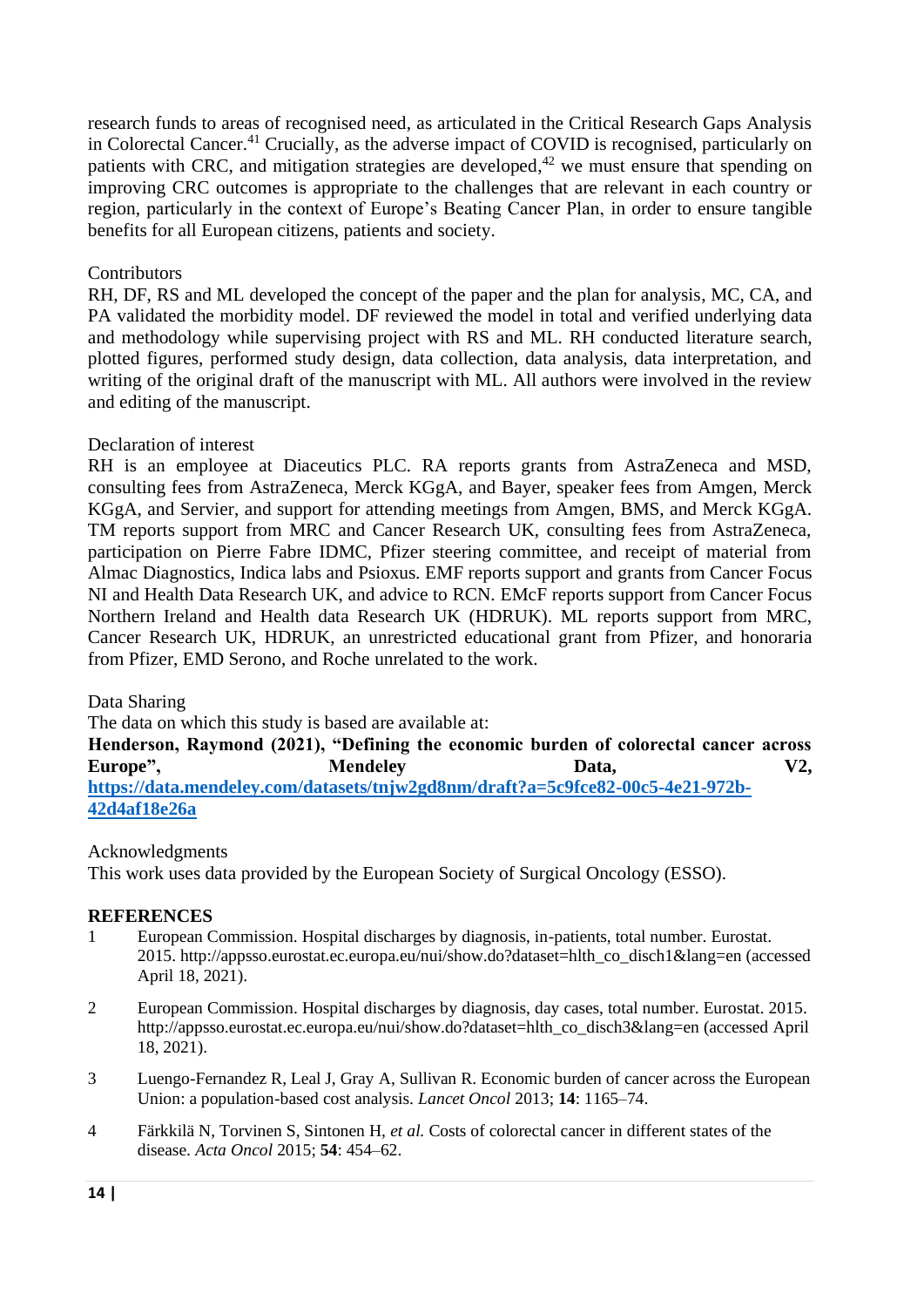- 5 Van Cutsem E, Borràs JM, Castells A, *et al.* Improving outcomes in colorectal cancer: Where do we go from here? *Eur J Cancer* 2013; **49**: 2476–85.
- 6 Ferlay J, Colombet M, Soerjomataram I, *et al.* Cancer incidence and mortality patterns in Europe: Estimates for 40 countries and 25 major cancers in 2018. *Eur J Cancer* 2018; **103**: 356–87.
- 7 Allemani C, Matsuda T, Carlo V Di, *et al.* Global surveillance of trends in cancer survival 2000 14 ( CONCORD-3 ): analysis of individual records for 37 513 025 patients diagnosed with one of 18 cancers from 322 population-based registries in 71 countries. *Lancet* 2018; **14**. DOI:10.1016/S0140-6736(17)33326-3.
- 8 European Commission. Purchasing power parities (PPPs), price level indices and real expenditures for ESA 2010 aggregates. Eurostat. 2015. http://appsso.eurostat.ec.europa.eu/nui/show.do?dataset=prc\_ppp\_ind&lang=en (accessed April 18, 2021).
- 9 European Commission. Health care expenditure by function. Eurostat. 2015. http://appsso.eurostat.ec.europa.eu/nui/show.do?dataset=hlth\_sha11\_hc&lang=en (accessed April 18, 2021).
- 10 IQVIA. Market Asessment of Selected Oncology Indications in EU Countries. 2017 https://www.iqvia.com.
- 11 European Commission. Population on 1 January by age and sex. Eurostat. 2015. http://appsso.eurostat.ec.europa.eu/nui/show.do?dataset=demo\_pjan&lang=en (accessed April 18, 2021).
- 12 International Agency for Research on Cancer. Estimated number of incident cases, both sexes, colorectal cancer, worldwide in 2012. Cancer Today. 2012.
- 13 Borsch-Supan A. Survey of Health, Ageing and Retirement in Europe (SHARE) Wave 6. 2017 DOI:10.6103/SHARE.w6.600.
- 14 European Commission. Causes of death deaths by country of residence and occurrence. Eurostat. 2015. http://appsso.eurostat.ec.europa.eu/nui/show.do?dataset=hlth\_cd\_aro&lang=en (accessed April 18, 2021).
- 15 OECD. Ageing and Employment Policies Statistics on average effective age of retirement. Employ. policies data. 2018. https://www.oecd.org/els/emp/average-effective-age-ofretirement.htm (accessed April 18, 2021).
- 16 Stokic LP. Debate on the early retirement scheme in Serbia. 2017; : 1–2.
- 17 European Commission. Employment rate by sex. Eurostat. 2015. https://ec.europa.eu/eurostat/databrowser/view/sdg\_08\_30/default/table?lang=en (accessed April 18, 2021).
- 18 European Commission. Structure of earnings survey: annual earnings. Eurostat. 2014. https://appsso.eurostat.ec.europa.eu/nui/show.do?dataset=earn\_ses\_annual&lang=en (accessed April 18, 2021).
- 19 Pearce A. Productivity Losses and How they are Calculated Productivity Losses. 2016; : 1–11.
- 20 Hanly P, Timmons A, Walsh PM, Sharp L. Breast and prostate cancer productivity costs: A comparison of the human capital approach and the friction cost approach. *Value Heal* 2012; **15**: 429–36.
- 21 Hanly P, Koopmanschap M, Sharp L. Valuing productivity costs in a changing macroeconomic environment: the estimation of colorectal cancer productivity costs using the friction cost approach. *Eur J Heal Econ* 2015; **17**: 553–61.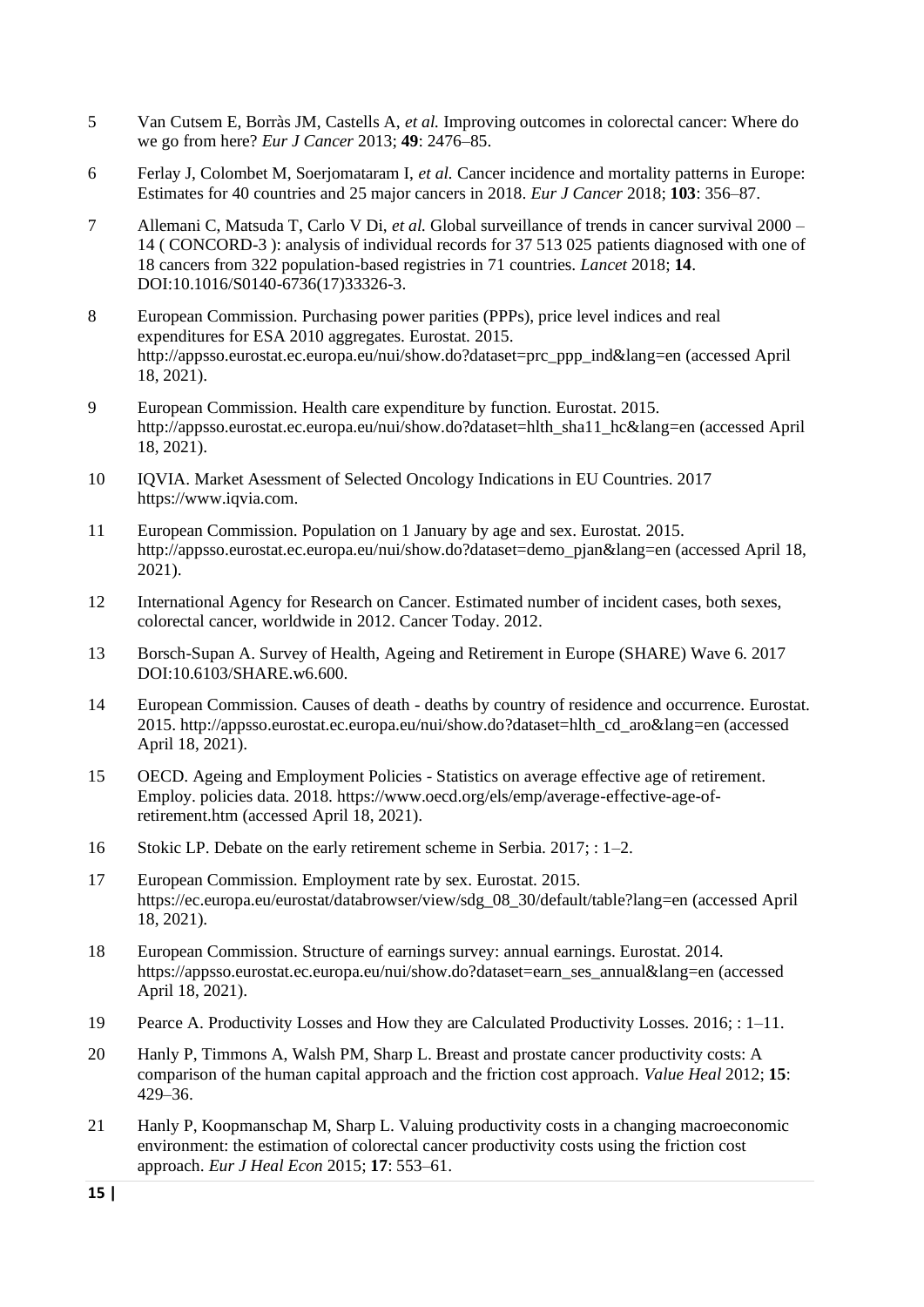- 22 European Commission. Pensions beneficiaries at 31st December. Eurostat. 2015. https://appsso.eurostat.ec.europa.eu/nui/show.do?dataset=spr\_pns\_ben&lang=en (accessed April 18, 2021).
- 23 Blakely T, Atkinson J, Kvizhinadze G, Wilson N, Davies A, Clarke P. Patterns of cancer care costs in a country with detailed individual data.[Erratum appears in Med Care. 2015 Jun;53(6):560]. *Med Care* 2015; **53**: 302–9.
- 24 Vrdoljak E, Bodoky G, Jassem J, *et al.* Cancer Control in Central and Eastern Europe: Current Situation and Recommendations for Improvement. *Oncologist* 2016; **21**: 1183–90.
- 25 Seruga B, Sullivan R, Fundytus A, *et al.* Medical Oncology Workload in Europe : One Continent , Several Worlds. *Clin Oncol* 2020; **32**: e19–26.
- 26 Esiashvili N. Radiation Oncology in the Developing Economies of Central and Eastern Europe. *Semin Radiat Oncol* 2017; **27**: 150–7.
- 27 Digestive Cancers Europe. Colorectal Screening in Europe: Saving Lives and Saving Money. 2019 www.digestivecancers.eu.
- 28 Sant M, Minicozzi P, Primic-Žakelj M, *et al.* Cancer survival in Europe, 1999–2007: Doing better, feeling worse? *Eur J Cancer* 2015; **51**: 2101–3.
- 29 Minicozzi P, Walsh PM, Sánchez M-J, *et al.* Is low survival for cancer in Eastern Europe due principally to late stage at diagnosis? *Eur J Cancer* 2018; **93**: 127–37.
- 30 Hofmarcher T, Lindgren P, Wilking N, Jo B. The cost of cancer in Europe 2018. *Eur J Cancer* 2020; **129**: 41–9.
- 31 The Economist Intelligence Unit. Country profile: cancer medicines shortages 2018 BULGARIA. 2019 https://www.esmo.org/content/download/197318/3552932/1/ESMO-Country-profile-Bulgaria.pdf.
- 32 Jutten, K. Janssens P. Patients without borders, cross-border patient flows in the Benelux. 2016 https://ec.europa.eu/health/sites/health/files/cross\_border\_care/docs/ev\_20161024\_co21\_en.pdf.
- 33 Jakovljevic M, Lazarevic M, Milovanovic O, Kanjevac T. The New and Old Europe: East-West Split in Pharmaceutical Spending. *Front Pharmacol* 2016; **7**. DOI:10.3389/fphar.2016.00018.
- 34 Schlueter M, Id KC, Lasry R, Price M. The cost of cancer A comparative analysis of the direct medical costs of cancer and other major chronic diseases in Europe. *PLoS One* 2020; **15**: 1–11.
- 35 Zhou J, Zheng R, Zhang S, *et al.* Colorectal cancer burden and trends : Comparison between China and major burden countries in the world. *Chinese J Cancer Res* 2021; **33**: 1–10.
- 36 Gede N, Kiss DR, Kiss I. Colorectal cancer and screening awareness and sources of information in the Hungarian population. *BMC Fam Pract* 2018; : 1–6.
- 37 Simko V, Ginter E. Region-specific differences in colorectal cancer : Slovakia and Hungary have highest incidence in Europe. *Bratislava Med J* 2016; **117**: 66–71.
- 38 Rozen P, Naiman T, Strul H, *et al.* Clinical and Screening Implications of the I1307K Adenomatous Polyposis Coli Gene Variant in Israeli Ashkenazi Jews with Familial Colorectal Neoplasia Evidence for a Founder Effect. *Cancer* 2002; **94**: 2561–8.
- 39 Novak Mlakar D, Kofol Bric T. Slovenian national colorectal cancer screening Programme SVIT. *Eur J Public Health* 2018; **28**. DOI:10.1093/eurpub/cky213.786.
- 40 Cherny NI, Sullivan R, Dafni U, *et al.* A standardised, generic, validated approach to stratify the magnitude of clinical benefit that can be anticipated from anti-cancer therapies: The European Society for Medical Oncology Magnitude of Clinical Benefit Scale (ESMO-MCBS). *Ann Oncol*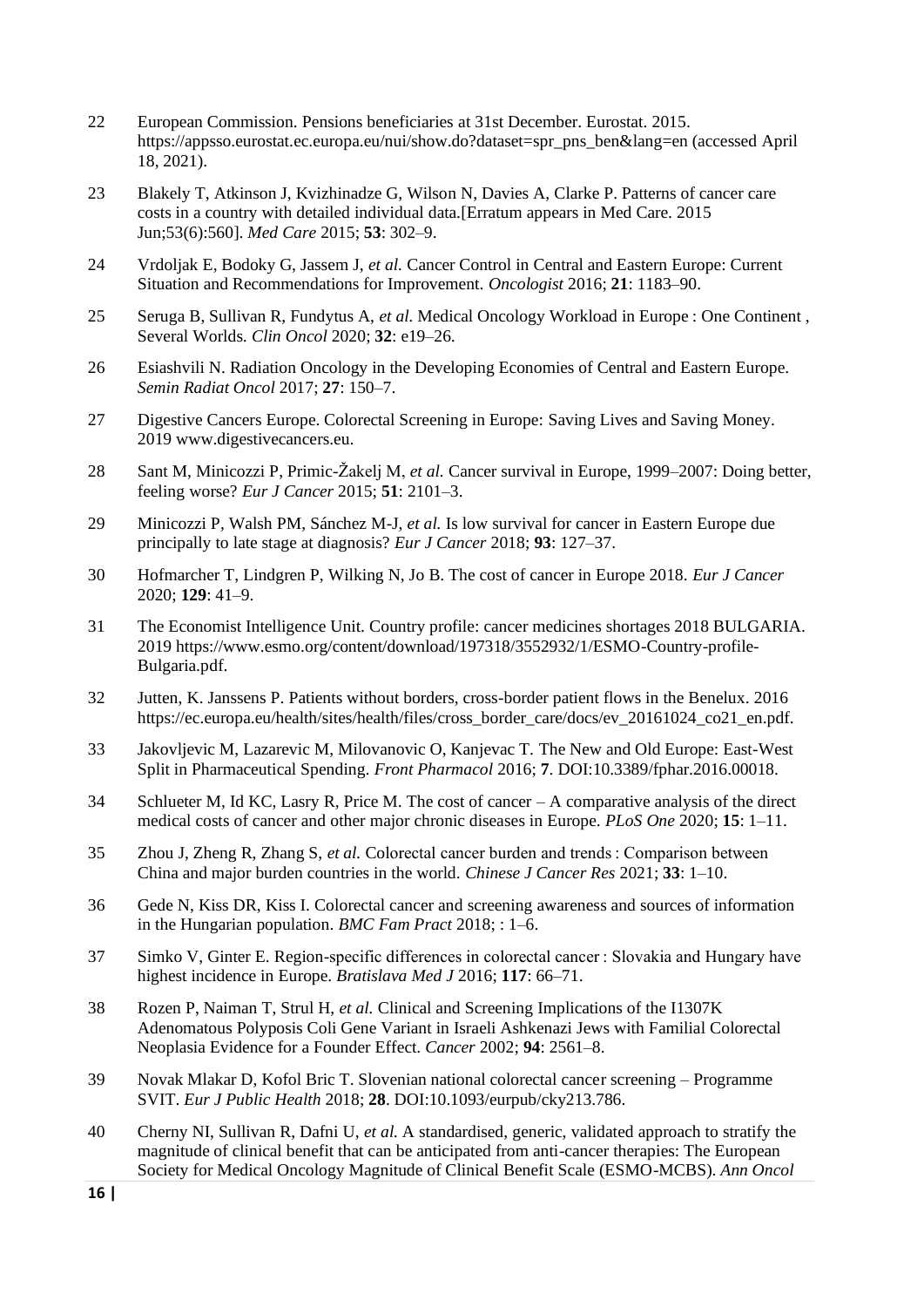2015; **26**: 1547–73.

- 41 Lawler M, Alsina D, Adams RA, *et al.* Critical research gaps and recommendations to inform research prioritisation for more effective prevention and improved outcomes in colorectal cancer. *Gut* 2017; **67**: 179–93.
- 42 Loveday C, Sud A, Jones ME, *et al.* Prioritisation by FIT to mitigate the impact of delays in the 2- - week wait colorectal cancer referral pathway during the COVID-19 pandemic : a UK modelling study. *Gut* 2020; : 1–8.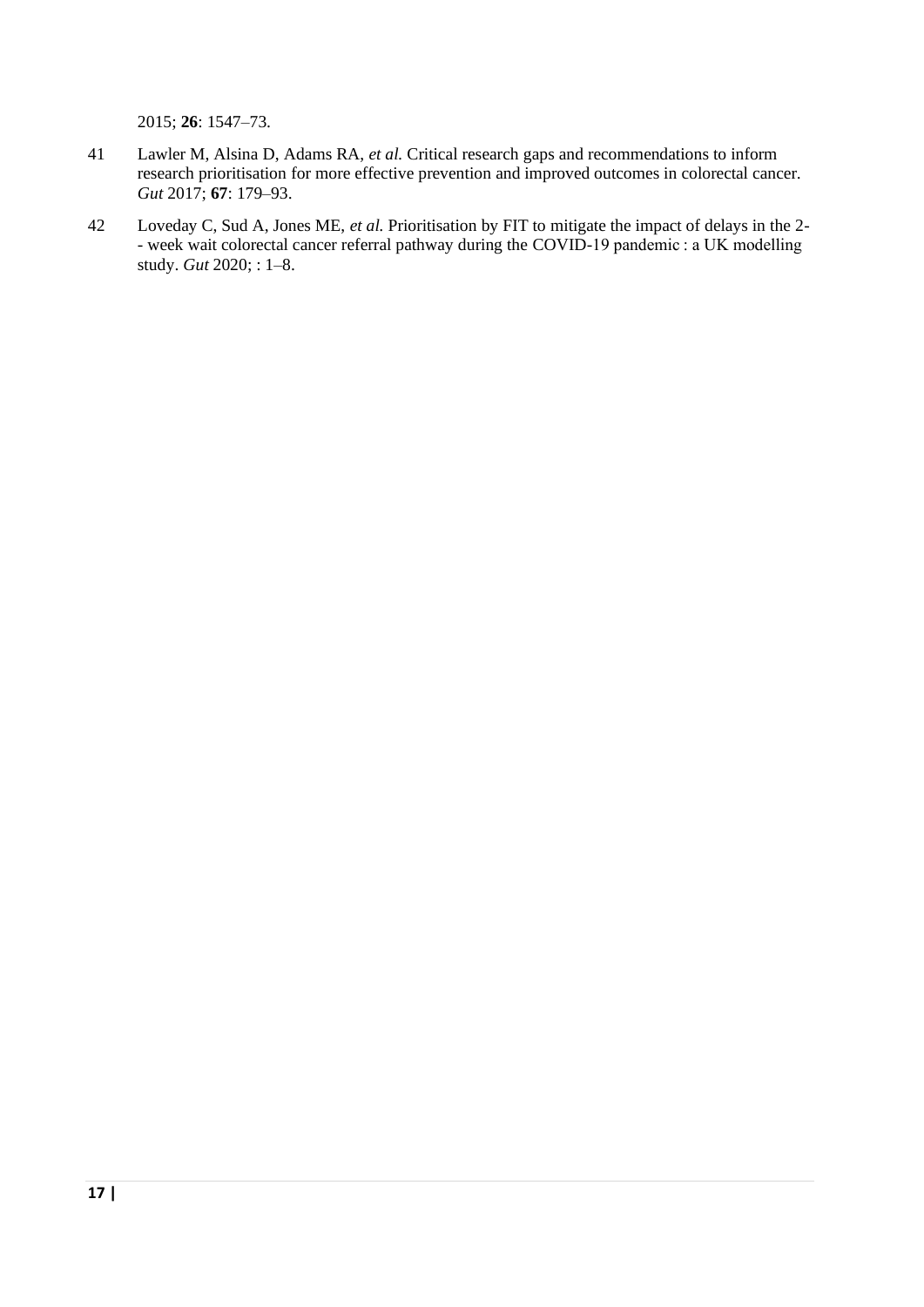Annual earnings lost (CRC death)  $=$  230 days  $\times$  Daily wage  $\times$  Employment rate  $\times$  Activity rate  $=$  X Total earnings lost (HCA) =  $X\left(\frac{1}{i} - \frac{1}{i(1+i)^n}\right)$  $discount rate = i$  $years$   $lost = n$ where i=0%, 3·5% or 10%

Box 1 Formulae for future lost earnings due to mortality.

Annual earnings lost (CRC disablement) = 230 days  $\times$  Daily wage  $\times$  Employment rate = Y  $\textit{Permanent earnings lost (HCA)} = \varphi Y \Bigg(\frac{1}{i+\delta} - \frac{\varphi^n}{(i+\delta)(1+i)^n} \Bigg)$ conditional probability of survival =  $\varphi = 1 - \delta$  $discount\ rate = i$  $years$   $lost = n$ where  $i=0\%$ ,  $3.5\%$  or  $10\%$ 

Box 2 Formulae for future lost earnings due to morbidity.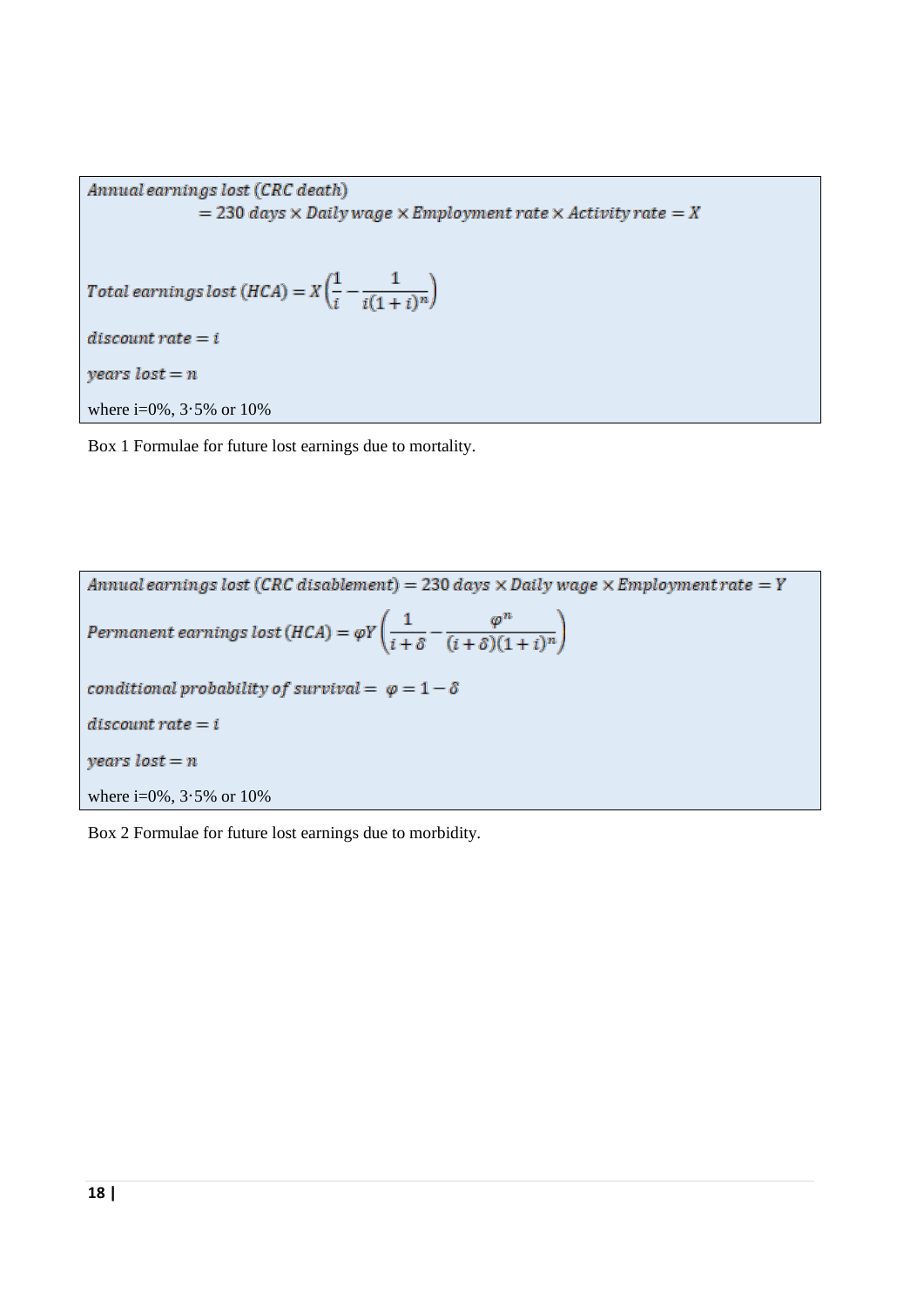|                            | <b>Primary</b> | Outpatient     | A&E            | Hospital       | <b>SACT</b>    | Primary      | Outpatient  | A&E          | Hospital       | <b>SACT</b>    |
|----------------------------|----------------|----------------|----------------|----------------|----------------|--------------|-------------|--------------|----------------|----------------|
| Country                    | care activity  | care activity  | care activity  | care activity  | activity       | care costs   | care costs  | care costs   | care costs     | costs          |
| Austria (AT)               | B              | B              | B              | $A^*$          | $A^*$          | B            | А           | B            | $A^*$          | $A^*$          |
| Belgium (BE)               | B              | B              | B              | $A^*$          | $A^*$          | B            | A           | B            | A              | $A^*$          |
| <b>Bulgaria</b> (BG)       | B              | $\, {\bf B}$   | B              | $A^*$          | $A^*$          | $\, {\bf B}$ | B           | $\mathbf E$  | $\mathsf{C}$   | $\mathbf{A}^*$ |
| Croatia (HR)               | B              | B              | $\mathsf{C}$   | $A^*$          | $A^*$          | B            | B           | B            | $\mathsf{C}$   | $A^*$          |
| Cyprus(CY)                 | B              | A              | B              | $A^*$          | $\overline{C}$ | $\, {\bf B}$ | A           | $\, {\bf B}$ | A              | $\mathsf{C}$   |
| Czech Rep. (CZ)            | B              | A              | B              | $A^*$          | $A^*$          | $\, {\bf B}$ | B           | B            | $\mathcal{C}$  | $A^*$          |
| Denmark (DK)               | B              | $A^*$          | $A^*$          | $A^*$          | $\mathbf C$    | $\mathbf C$  | A           | A            | A              | $\mathsf{C}$   |
| Estonia (EE)               | B              | A              | B              | $\mathsf{C}$   | $A^*$          | $\mathbf C$  | B           | $\mathsf{C}$ | B              | $A^*$          |
| Finland (FI)               | B              | A              | B              | $A^*$          | $A^*$          | B            | A           | B            | A              | $A^*$          |
| France (FR)                | B              | B              | B              | $A^*$          | $A^*$          | $\, {\bf B}$ | A           | B            | A              | $A^*$          |
| <b>Germany</b> (DE)        | B              | A              | B              | $A^*$          | $A^*$          | B            | A           | B            | A              | $A^*$          |
| Greece (EL)                | B              | B              | B              | $A^*$          | $A^*$          | B            | B           | B            | $A^*$          | $A^*$          |
| Hungary (HU)               | B              | B              | B              | $\mathbf{A}^*$ | $A^*$          | $\, {\bf B}$ | $A^*$       | B            | $A^*$          | $A^*$          |
| <b>Iceland</b> (IS)        | B              | A              | B              | $A^*$          | $\mathbf C$    | B            | A           | B            | A              | $\mathcal{C}$  |
| Ireland (IE)               | B              | B              | B              | $A^*$          | $A^*$          | $\, {\bf B}$ | $A^*$       | $A^*$        | A              | $A^*$          |
| Italy (IT)                 | B              | B              | B              | $A^*$          | $A^*$          | A            | A           | A            | A              | $A^*$          |
| Latvia (LV)                | $A^*$          | $A^*$          | B              | $A^*$          | $A^*$          | $A^*$        | $A^*$       | B            | $A^*$          | $A^*$          |
| Lithuania (LT)             | $\, {\bf B}$   | $\, {\bf B}$   | $\mathsf{C}$   | $\mathbf{A}^*$ | $A^*$          | $\, {\bf B}$ | A           | $\, {\bf B}$ | A              | $A^*$          |
| Luxembourg (LU)            | B              | B              | $\overline{C}$ | $A^*$          | $\mathbf{A}^*$ | $\, {\bf B}$ | A           | B            | $\mathsf{C}$   | $A^*$          |
| Malta (MT)                 | B              | $\, {\bf B}$   | B              | $A^*$          | $\mathsf{C}$   | $\mathbf C$  | $\mathbf D$ | $\, {\bf B}$ | B              | $\mathsf{C}$   |
| <b>Netherlands</b> (NL)    | $\bf{B}$       | $\mathbf{A}^*$ | B              | $A^*$          | $\mathbf C$    | $\, {\bf B}$ | $A^*$       | $A^*$        | $A^*$          | $\mathsf{C}$   |
| Norway (NO)                | B              | A              | B              | $A^*$          | $A^*$          | $\, {\bf B}$ | B           | B            | $A^*$          | $A^*$          |
| Poland (PL)                | B              | B              | B              | $A^*$          | $A^*$          | $\, {\bf B}$ | A           | B            | $A^*$          | $A^*$          |
| Portugal (PT)              | B              | $\mathbf B$    | B              | $A^*$          | $A^*$          | $\, {\bf B}$ | A           | B            | $\mathcal{C}$  | $A^*$          |
| Romania (RO)               | B              | $\mathbf B$    | $\mathbf C$    | $A^*$          | $A^*$          | ${\rm D}$    | $\mathbf D$ | $\mathbf E$  | $\mathcal{C}$  | $A^*$          |
| Serbia (RS)                | B              | B              | $\overline{C}$ | $A^*$          | $A^*$          | $\, {\bf B}$ | B           | B            | $\mathrm{A}^*$ | $A^*$          |
| Slovakia (SK)              | B              | A              | B              | $A^*$          | $A^*$          | D            | B           | B            | $\mathbf C$    | $A^*$          |
| Slovenia (SI)              | B              | A              | B              | $A^*$          | $A^*$          | D            | D           | B            | $A^*$          | $A^*$          |
| Spain (ES)                 | B              | A              | B              | $A^*$          | $A^*$          | B            | A           | A            | A              | $A^*$          |
| Sweden (SE)                | B              | A              | B              | $A^*$          | $A^*$          | $\, {\bf B}$ | A           | B            | $A^*$          | $A^*$          |
| Switzerland (CH)           | B              | B              | B              | $A^*$          | $A^*$          | B            | $A^*$       | $\mathsf{C}$ | $A^*$          | $A^*$          |
| Turkey (TR)                | B              | $\, {\bf B}$   | $\, {\bf B}$   | $A^*$          | $A^*$          | B            | B           | B            | B              | $A^*$          |
| <b>United Kingdom (UK)</b> | B              | $A^*$          | B              | $A^*$          | $A^*$          | $A^*$        | $A^*$       | $A^*$        | $A^*$          | $A^*$          |

#### **Table 1. Sources used to obtain healthcare activity and unit costs, by category and country**

#### SACT – systemic anti-cancer therapy

A\*. National CRC data: CRC-specific healthcare activity and expenditure data were obtained for that country's population;

A. National cancer-specific data: Cancer-specific healthcare activity and expenditure data were obtained for that country's population;

B. National data but not CRC-specific: All-cause healthcare activity data are obtained but not due solely to CRC. We evaluated CRC-specific resource use by multiplying all-cause national data by the percentage of ambulatory visits due to CRC out of all ambulatory visits, if available. If CRC-related ambulatory information was not available, we used the percentage of hospital discharges due to CRC out of all discharges to assign that country's healthcare utilisation. Costs directly obtained from sources such as national fee schedules, national reports, published studies, etc;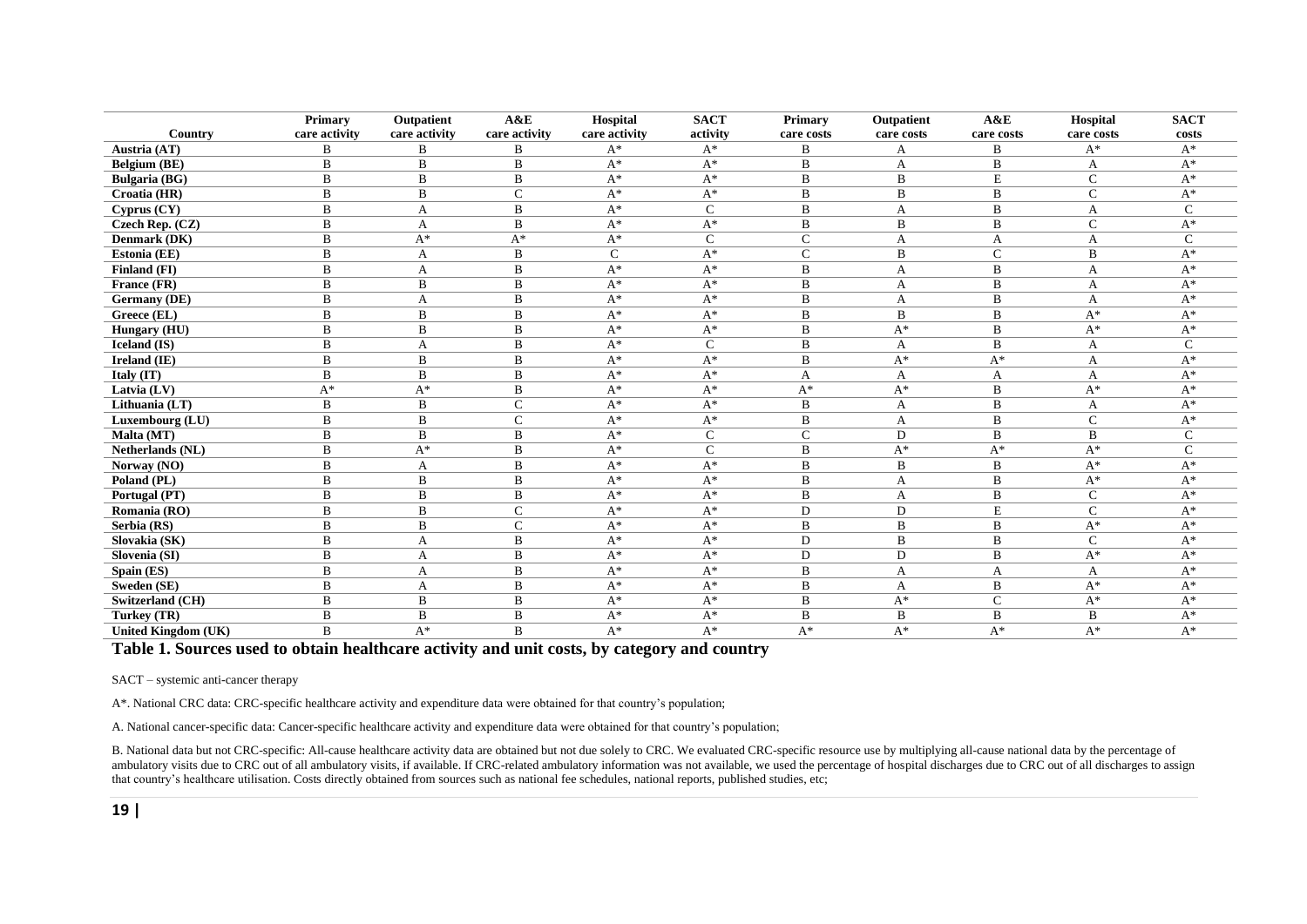C. No national data: that country's activity data are obtained for all diseases from similar countries and assigned it into CRC using the approach defined in (B). Costs acquired from national expenditure figures (e.g. primary care, outpatient care, emergency care, hospital care) using the respective total activity levels. For example, cost per hospital day is estimated by dividing the total hospital expenditure by the total number of hospital days;

D. Estimates derived costs and prices used in the WHO-CHOICE analysis;

E. Derived from the predictions of linear regression analyses of the unit costs of countries with available data.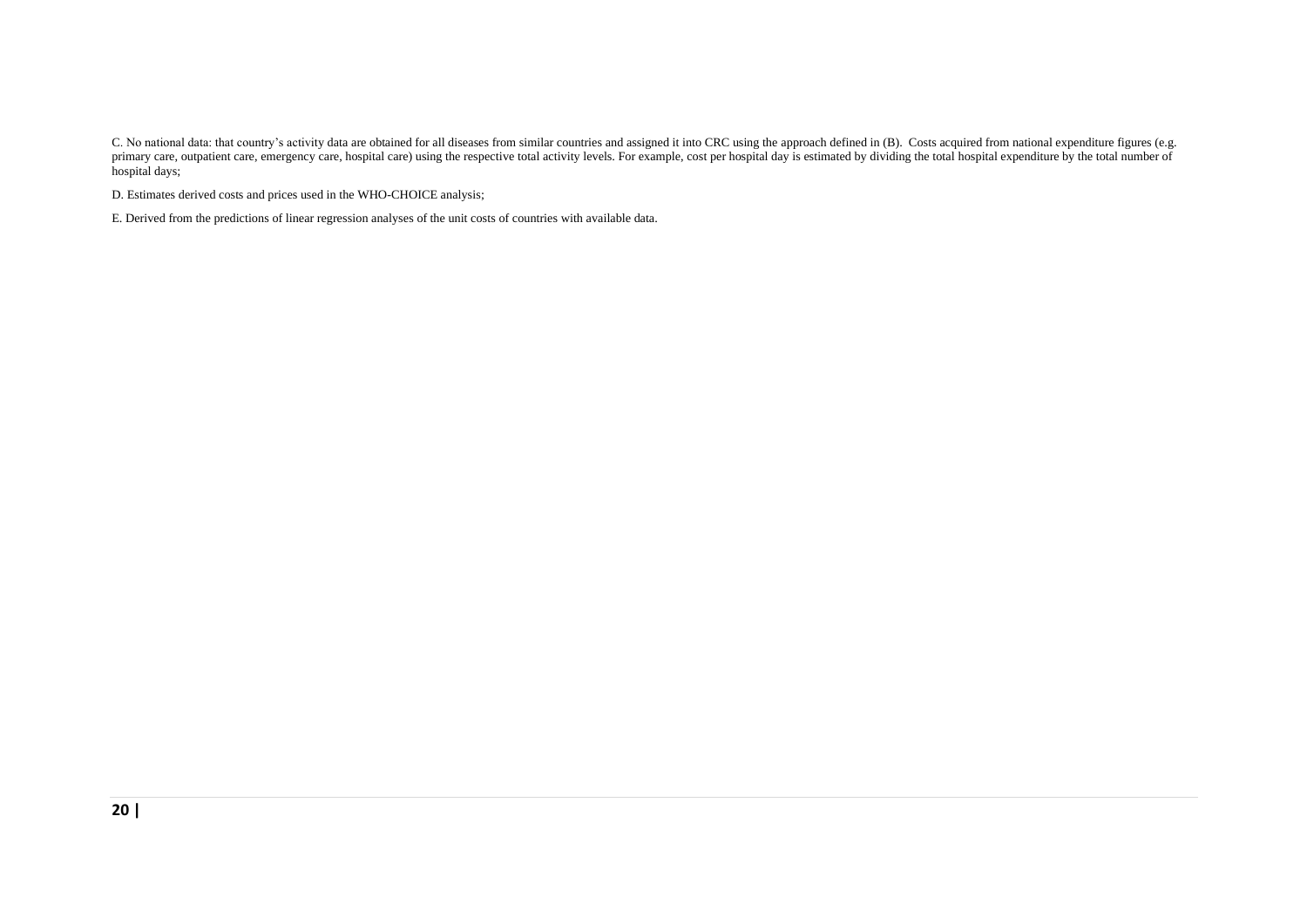|                    | <b>Healthcare Costs</b> |                 |                      |                 |                      |                |                        |               |                         |                 |              | <b>Productivity Costs</b> |            |                  |                 |                  |               |                      |                |              |
|--------------------|-------------------------|-----------------|----------------------|-----------------|----------------------|----------------|------------------------|---------------|-------------------------|-----------------|--------------|---------------------------|------------|------------------|-----------------|------------------|---------------|----------------------|----------------|--------------|
| Country            | Primary                 |                 | Outpatient           |                 | <b>Emergency</b>     |                | Hospital               |               | <b>SACT</b>             |                 | <b>Total</b> |                           | $%$ of     | <b>Mortality</b> |                 | <b>Morbidity</b> |               | <b>Informal care</b> |                | <b>TOTAL</b> |
|                    | care                    |                 | care                 |                 | care                 |                | care                   |               |                         |                 | healthcare   |                           | <b>THE</b> |                  |                 |                  |               |                      |                | <b>COSTS</b> |
|                    | Cost (E)                | $\frac{0}{0}$   | Cost (E)             | $\frac{0}{0}$   | Cost $(\epsilon)$    | $\frac{0}{0}$  | $Cost( \epsilon )$     | $\frac{0}{0}$ | Cost $(f)$              | $\frac{0}{0}$   | Cost $(E)$   | $\frac{6}{6}$             |            | Cost $(f)$       | $\frac{0}{0}$   | Cost(6)          | $\frac{0}{0}$ | Cost $(E)$           | $\frac{0}{0}$  |              |
| Austria            | 28,027                  | 14              | 3,883                | 2               | 28,773               | 14             | 104,808 <sup>a</sup>   | 52            | $36,240$ <sup>a</sup>   | 18              | 201,730      | 57                        | 0.91       | 24,605           | $7\phantom{.0}$ | 105,584          | 30            | 21,738               | 6              | 353,657      |
| <b>Belgium</b>     | 8,084                   | 5               | 24,062               | 16              | 6,061                | $\overline{4}$ | 75,941 <sup>b</sup>    | 50            | 38,088 <sup>a</sup>     | 25              | 152,235      | $\overline{39}$           | 0.46       | 29,765           | 8               | 169,360          | 43            | 42,169               | 11             | 393,530      |
| <b>Bulgaria</b>    | 3.596                   | $\overline{3}$  | 10,716               | 8               | 1.509                | $\overline{1}$ | 38,194                 | 27            | 88.194 <sup>a</sup>     | 62              | 142.209      | 55                        | 0.66       | 38.105           | 15              | 43,959           | 17            | 32,858               | 13             | 257,131      |
| Croatia            | 13,207                  | 16              | 10,735               | 13              | 16,353               | 20             | 22,167                 | 27            | 18,349 <sup>a</sup>     | 23              | 80,811       | 35                        | 0.99       | 28,599           | 13              | 92,407           | 40            | 26,509               | 12             | 228,327      |
| <b>Cyprus</b>      | 62                      | 5               | 376                  | $\overline{32}$ | 19                   | 2              | $575^{\rm b}$          | 49            | 145                     | 12              | 1,177        | 19                        | 0.11       | 1,874            | 31              | 2,015            | 33            | 993                  | 16             | 6,058        |
| <b>Czech Rep.</b>  | 5,173                   | $\overline{7}$  | 7,271                | 10              | 513                  | $\overline{1}$ | 36,140                 | 50            | $23,190^a$              | 32              | 72,287       | 31                        | 0.30       | 46,433           | 20              | 81,512           | 35            | 34,644               | 15             | 234,876      |
| <b>Denmark</b>     | 5,756                   | $\overline{7}$  | $32,740^b$           | 40              | 5 <sup>b</sup>       | 0.01           | $36,841^b$             | 45            | 6,738                   | 8               | 82,080       | 28                        | 0.35       | 45,637           | 16              | 123,114          | 43            | 38,353               | 13             | 289,185      |
| <b>Estonia</b>     | 2,251                   | 11              | 1,458                | $\overline{7}$  | 7,301                | 35             | $8,767^b$              | 42            | $1,286^a$               | 6               | 21,063       | 26                        | 0.82       | 9,446            | 12              | 46,390           | 57            | 4,845                | 6              | 81,744       |
| <b>Finland</b>     | 3,967                   | 6               | $100^{\circ}$        | 0.2             | 2,582                | $\overline{4}$ | 39,815 <sup>b</sup>    | 65            | 14,906 <sup>a</sup>     | 24              | 61,369       | 35                        | 0.36       | 22,270           | 13              | 69,884           | 40            | 21,331               | 12             | 174,854      |
| <b>France</b>      | 25,088                  | $\overline{4}$  | 58,324               | 8               | 8,113                |                | 295,779 <sup>b</sup>   | 41            | 326,844 <sup>a</sup>    | 46              | 714,149      | 36                        | 0.35       | 167,233          | 8               | 854,026          | 43            | 250,470              | 13             | 1,985,878    |
| Germany            | 71,404                  | 8               | 239,040 <sup>c</sup> | 26              | 5,164                | - 1            | 389,986 <sup>b</sup>   | 42            | 219,530 <sup>a</sup>    | 24              | 925,124      | 34                        | 0.32       | 537,834          | 20              | 888,870          | 32            | 401,728              | 15             | 2,753,556    |
| Greece             | 6,071                   | 10              | 8,040                | 14              | 2,892                | 5              | $37,835^a$             | 64            | $3,878^{\circ}$         | $7\phantom{.0}$ | 58,716       | 52                        | 0.40       | 17,141           | 15              | 17,682           | 16            | 19,201               | 17             | 112,741      |
| <b>Hungary</b>     | 70,028                  | 9               | 275,643              | 36              | 21,314               | 3              | $240,126^a$            | 31            | $167, 137$ <sup>a</sup> | 22              | 774,247      | 76                        | 2.19       | 130,796          | 13              | 19,623           | 2             | 90,391               | 9              | 1,015,057    |
| <b>Iceland</b>     | 400                     | 11              | 531                  | 15              | 16                   | 0.4            | 2,202 <sup>b</sup>     | 63            | 350                     | 10              | 3,500        | 18                        | 0.44       | 3,219            | 17              | 12,445           | 64            | 203                  |                | 19,367       |
| <b>Ireland</b>     | 4,230                   | 8               | 13,496               | 25              | 1,374                | 3              | 22.092 <sup>b</sup>    | 40            | $13,646^a$              | 25              | 54,838       | 41                        | 0.43       | 31,956           | 24              | 35,671           | 27            | 11,485               | 9              | 133,950      |
| <b>Italy</b>       | 49.547                  | 5               | 65,256               | $7\phantom{.0}$ | 84,832               | 8              | $561,445^b$            | 56            | 240,355 <sup>a</sup>    | 24              | 1,001,435    | 56                        | 0.70       | 210,357          | 12              | 310,752          | 17            | 256,220              | 14             | 1,778,765    |
| Latvia             | 218 <sup>a</sup>        |                 | $4.993$ <sup>a</sup> | 20              | 2,875                | 12             | 13.618 <sup>a</sup>    | 55            | 2.910 <sup>a</sup>      | 12              | 24.614       | 27                        | 0.49       | 10.184           | 11              | 47,128           | 51            | 10.116               | 11             | 92.041       |
| Lithuania          | 2,187                   | 8               | 10,135               | 36              | 5,741                | 20             | $7,101^b$              | 25            | $3,026^a$               | 11              | 28,191       | 23                        | 0.32       | 16,677           | 14              | 64,698           | 53            | 12,168               | 10             | 121,734      |
| Luxembourg         | 241                     | $\overline{4}$  | 477                  | 9               | 34                   | $\overline{1}$ | 4,571                  | 85            | 69 <sup>a</sup>         | $\mathbf{1}$    | 5,393        | 28                        | 0.39       | 1,383            | $7\phantom{.0}$ | 11.019           | 58            | 1,196                | 6              | 18,990       |
| <b>Malta</b>       | 204                     | $\overline{7}$  | 206                  | $\overline{7}$  | 117                  | $\overline{4}$ | 2,081                  | 70            | 380                     | 13              | 2,989        | 28                        | 0.26       | 1,266            | 12              | 5,196            | 49            | 1,164                | 11             | 10,615       |
| <b>Netherlands</b> | 12,965                  | 6               | 136,965 <sup>a</sup> | 60              | 2,119                |                | 56,882 <sup>a</sup>    | 25            | 18,757 <sup>a</sup>     | 8               | 227,688      | 38                        | 0.43       | 113,872          | 19              | 183,270          | 31            | 72,036               | 12             | 596,865      |
| <b>Norway</b>      | 1,419                   | $\overline{7}$  | 4,964                | 23              | 242                  |                | $10.744^a$             | 50            | $4,088^{\rm a}$         | 19              | 21,456       | 5                         | 0.14       | 36,526           | 8               | 395,589          | 83            | 20,540               | $\overline{4}$ | 474,110      |
| Poland             | 14,812                  | 3               | 48,002               | 11              | 4,630                |                | 319,045 <sup>a</sup>   | 72            | 55,262 <sup>a</sup>     | 13              | 441,750      | 34                        | 0.59       | 194,261          | 15              | 510,206          | 39            | 156,923              | 12             | 1,303,140    |
| Portugal           | 10,804                  | 8               | 9,102                | $\overline{7}$  | 13,376               | 10             | 71,326                 | 55            | $25,265^a$              | 19              | 129,874      | 36                        | 0.56       | 88,455           | 25              | 98,252           | 27            | 41,147               | 12             | 357,728      |
| Romania            | 158,074                 | 27              | 144,683              | 24              | 5,645                |                | 143,408                | 24            | 143,178 <sup>a</sup>    | 24              | 594,988      | 47                        | $1 - 17$   | 255,330          | 20              | 320,482          | 25            | 104,283              | 8              | 1,275,083    |
| Serbia             | 19,716                  | 16              | 16,436               | 14              | 1,847                | $\overline{2}$ | 69,097 <sup>a</sup>    | 58            | $12,826^{\circ}$        | 11              | 119,922      | 42                        | 0.19       | 58,812           | 21              | 67,765           | 24            | 38,716               | 14             | 285,216      |
| Slovakia           | 15,175                  | 9               | 56,843               | 35              | 2,711                | 2              | 42,608                 | 27            | 42,832 <sup>a</sup>     | 27              | 160,169      | 50                        | $1 - 12$   | 29,577           | 9               | 102,393          | 32            | 26,165               | 8              | 318,305      |
| Slovenia           | 2,217                   | $7\phantom{.0}$ | 1,190                | $\overline{4}$  | 494                  | $\overline{2}$ | $20,493^a$             | 65            | $7,340^a$               | 23              | 31,733       | 50                        | 0.74       | 13,498           | 21              | 9,063            | 14            | 9,377                | 15             | 63,672       |
| <b>Spain</b>       | 73,983                  | 20              | 3,771                | $\overline{1}$  | $28,158^{\circ}$     | 8              | $132,213^b$            | 36            | 125,704 <sup>a</sup>    | 35              | 363,829      | 38                        | 0.45       | 159,962          | 17              | 311,698          | 33            | 122,516              | 13             | 958,004      |
| <b>Sweden</b>      | 9,429                   | 18              | $5,085^{\circ}$      | 10              | $1,995$ <sup>c</sup> | $\overline{4}$ | $25,817$ <sup>a</sup>  | 49            | $10,718^a$              | 20              | 53,044       | 22                        | 0.18       | 56,082           | 24              | 92,555           | 39            | 36,333               | 15             | 238,014      |
| Switzerland        | 5,736                   | 6               | 7,211                | 8               | 1,318                |                | 59,099 <sup>a</sup>    | 66            | $16,825$ <sup>a</sup>   | 19              | 90,188       | 36                        | 0.41       | 41,961           | 17              | 99,378           | 39            | 20,107               | 8              | 251,635      |
| <b>Turkey</b>      | 27,677                  | 5               | 118,300              | 22              | 13,098               | $\overline{2}$ | 264,723                | 49            | 114,961                 | 21              | 538,760      | 57                        | 0.57       | 197,274          | 21              | 140,802          | 15            | 63,380               | $\tau$         | 940,215      |
| UK                 | 52,426                  | 15              | $17,090^{\circ}$     | 5               | 23,980               | $\mathcal{I}$  | $116,957$ <sup>a</sup> | 32            | $150,925$ <sup>a</sup>  | 42              | 361,377      | 18                        | 0.17       | 424,785          | 21              | 992,158          | 49            | 236,363              | 12             | 2,014,683    |
| <b>EUR-33</b>      | 704.177                 | 9               | 1.337.122            | 18              | 295.198              | 4              | 3.272.496              | 43            | 1.933.941               | 26              | 7.542.934    | 39                        | 0.47       | 3,045,177        | 16              | 6.324.948        | 33            | 2,225,668            | 12             | 19,138,728   |

**Table 2. Costs (x €1,000's) of colorectal cancer in 33 European countries and proportion of healthcare costs, by country, 2015.**

CRC healthcare costs and SACT percentages are a proportion of total CRC healthcare costs; percentage of THE is the CRC expenditure fraction; percentage of productivity costs is the proportion of total CRC economic burden. Adjusted for purchasing power parity (PPP). Totals do not match the sum of costs because of rounding. a - CRC activity and costs, b – CRC activity and other cancer costs, c – general cancer activity and other cancer costs.

GDP - gross domestic product; SACT – systemic anti-cancer therapy; THE – total healthcare expenditure**.**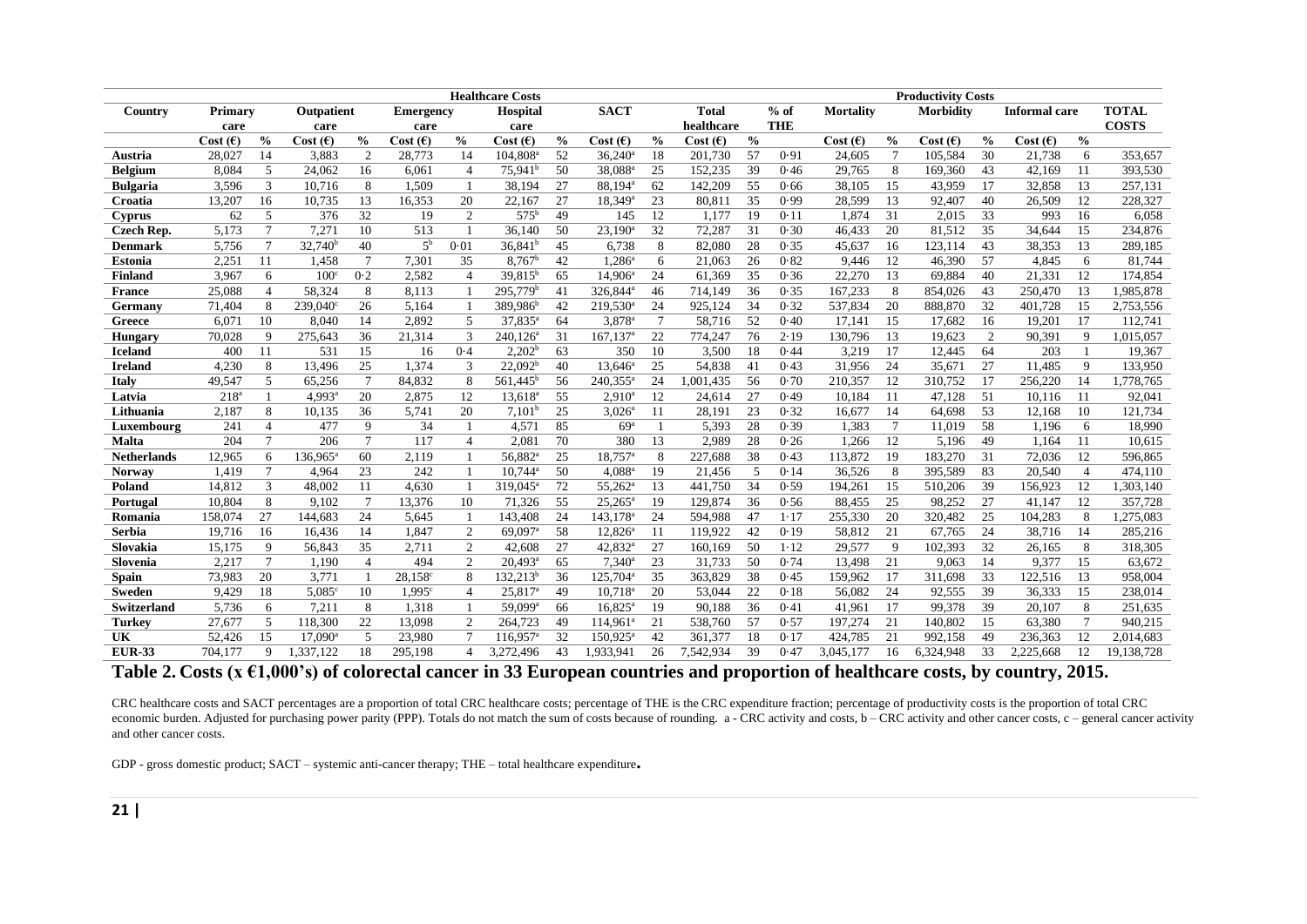| MOA:                | <b>Enhances chemotherapy</b>     |               |                                  | <b>Inhibits synthesis of DNA</b> | <b>Inhibits topoisomerase I</b>  |               | <b>Blocks DNA replication</b> |               | Inhibits synthesis of<br><b>DNA</b> |                       |                    |               |
|---------------------|----------------------------------|---------------|----------------------------------|----------------------------------|----------------------------------|---------------|-------------------------------|---------------|-------------------------------------|-----------------------|--------------------|---------------|
| Type:               | <b>Precusors and derivatives</b> |               | <b>Converted to fluorouracil</b> |                                  | <b>Pyrimidine antimetabolite</b> |               | Derivative of camptothecin    |               | <b>Platinum-based</b>               | <b>Antimetabolite</b> |                    |               |
| Name <sup>a</sup> : | <b>Folic</b> acid                |               | Capecitabine                     |                                  | <b>Fluorouracil</b>              |               | <b>Irinotecan</b>             |               | Oxaliplatin                         |                       | <b>Raltitrexed</b> |               |
| Countryb            | Cost (E)                         | $\frac{6}{6}$ | Cost $(E)$                       | $\frac{0}{0}$                    | Cost $(E)$                       | $\frac{0}{0}$ | Cost $(E)$                    | $\frac{0}{0}$ | Cost (E)                            | $\frac{0}{0}$         |                    | $\frac{0}{0}$ |
| Austria             | 986.319                          | 2.72          | 923.356                          | 2.55                             | 629.549                          | 1.74          | 2,940,936                     | 8.12          | 3.308.488                           | 9.13                  | 189.126            | 0.52          |
| <b>Belgium</b>      | 1,305,152                        | 3.43          | 935,229                          | 2.46                             | 869,514                          | 2.28          | 3,144,464                     | 8.26          | 2,502,284                           | 6.57                  | 44,047             | 0.12          |
| <b>Bulgaria</b>     | 2,237,552                        | 2.54          | 1,378,601                        | 1.56                             | 920,110                          | 1.04          | 715,255                       | 0.81          | 1,144,288                           | 1.30                  | $\Omega$           | 0.00          |
| Croatia             | 1,264,755                        | 6.89          | 2,542,940                        | 13.86                            | 573,731                          | 3.13          | 2,730,842                     | 14.88         | 1,419,059                           | 7.73                  | $\theta$           | 0.00          |
| Czech Rep-          | 1,953,082                        | 8.42          | 5,214,121                        | 22.48                            | 1,059,486                        | 4.57          | 918,093                       | 3.96          | 1,004,493                           | 4.33                  | 67.732             | 0.29          |
| <b>Estonia</b>      | 332,061                          | 25.82         | 912.838                          | 70.98                            | $\overline{0}$                   | 0.00          | $\theta$                      | 0.00          | $\overline{0}$                      | 0.00                  | $\overline{0}$     | 0.00          |
| <b>Finland</b>      | 750,284                          | 5.03          | 947,870                          | 6.36                             | 91,996                           | 0.62          | 246,781                       | 1.66          | 125,716                             | 0.84                  | $\theta$           | 0.00          |
| France              | 25,102,950                       | 7.68          | 11,853,940                       | 3.63                             | 3,605,989                        | $1 - 10$      | 44,433,823                    | 13.59         | 49,496,367                          | 15.14                 | 1,155,659          | 0.35          |
| Germany             | 10,955,441                       | 4.99          | 8,454,864                        | 3.85                             | 6,902,851                        | 3.14          | 8,672,863                     | 3.95          | 10,921,509                          | 4.97                  | $\Omega$           | 0.00          |
| Greece              | 3.013.148                        | 77.70         | 283,576                          | 7.31                             | 355,874                          | 9.18          | 49.452                        | 1.28          | 18.624                              | 0.48                  | $\Omega$           | 0.00          |
| <b>Hungary</b>      | 9,706,987                        | 5.81          | 6,811,697                        | 4.08                             | 2,656,437                        | 1.59          | 4,737,203                     | 2.83          | 8,753,951                           | 5.24                  | 518,077            | 0.31          |
| <b>Ireland</b>      | 2,046,229                        | 15.00         | 511.034                          | 3.74                             | 308,835                          | 2.26          | 1,002,645                     | 7.35          | 1,524,421                           | $11-17$               | $\theta$           | 0.00          |
| <b>Italy</b>        | 26,447,747                       | $11 \cdot 00$ | 13,505,286                       | 5.62                             | 1,156,030                        | 0.48          | 12,260,239                    | 5.10          | 34,033,790                          | 14.16                 | 675,774            | 0.28          |
| Latvia              | 1,224,205                        | 42.06         | 282,407                          | 9.70                             | 278,123                          | 9.56          | 193,706                       | 6.66          | 149,016                             | 5.12                  | $\Omega$           | 0.00          |
| Lithuania           | 1,356,664                        | 44.84         | 760,348                          | 25.13                            | 232,225                          | 7.68          | 49.034                        | 1.62          | 27,269                              | 0.90                  | $\Omega$           | 0.00          |
| <b>Norway</b>       | 166,619                          | 4.08          | 141,642                          | 3.47                             | 56,706                           | 1.39          | 82.521                        | 2.02          | 87,319                              | 2.14                  | 1,784              | 0.04          |
| Poland              | 2,617,683                        | 4.74          | 5,610,485                        | 10.15                            | 4,374,401                        | 7.92          | 2,520,057                     | 4.56          | 1,155,329                           | 2.09                  | $\theta$           | 0.00          |
| <b>Portugal</b>     | 1,381,216                        | 5.47          | 912,046                          | 3.61                             | 842,178                          | 3.33          | 556,811                       | 2.20          | 361.423                             | 1.43                  | 55,444             | 0.22          |
| Romania             | 3,652,834                        | 2.55          | 18,026,752                       | 12.59                            | 1,065,008                        | 0.74          | 6,654,256                     | 4.65          | 4,670,313                           | 3.26                  | $\Omega$           | 0.00          |
| Serbia              | 1,414,882                        | $11-03$       | 1,321,685                        | 10.30                            | 1,182,843                        | 9.22          | 638,919                       | 4.98          | 584,817                             | 4.56                  | $\theta$           | 0.00          |
| Slovakia            | 299,786                          | 0.70          | 3,207,155                        | 7.49                             | 522,942                          | 1.22          | 571.589                       | 1.33          | 501.450                             | $1 - 17$              | $\overline{0}$     | 0.00          |
| Slovenia            | 91.797                           | 1.25          | 541.909                          | 7.38                             | 88,900                           | $1-21$        | 20,513                        | 0.28          | 118.998                             | 1.62                  | $\Omega$           | 0.00          |
| <b>Spain</b>        | 5,486,699                        | 4.36          | 9,968,595                        | 7.93                             | 2,830,719                        | 2.25          | 3,786,620                     | 3.01          | 16,112,570                          | 12.82                 | 1,926,143          | 1.53          |
| <b>Sweden</b>       | 932,157                          | 8.70          | 320,036                          | 2.99                             | 214,155                          | 2.00          | 126,897                       | $1 - 18$      | 121,382                             | 1.13                  | $\Omega$           | 0.00          |
| <b>Switzerland</b>  | 923,639                          | 5.49          | 999,980                          | 5.94                             | 382,001                          | 2.27          | 1,107,392                     | 6.58          | 2,401,410                           | 14.27                 | 5,296              | 0.03          |
| <b>Turkey</b>       | 15.310.280                       | 13.32         | 10,324,711                       | 8.98                             | 2,790,506                        | 2.43          | 3.183.667                     | 2.77          | 3,483,595                           | 3.03                  | 369,345            | 0.32          |
| UK                  | 10,922,763                       | 7.24          | 16,998,329                       | 11.26                            | 9,599,635                        | 6.36          | 17,829,611                    | 11.81         | 36,388,435                          | 24.11                 | 588,804            | 0.39          |
| <b>EUR-27</b>       | 131,884,946                      | 6.91          | 123,693,447                      | 6.48                             | 43.592.760                       | 2.29          | 119,176,206                   | 6.25          | 180.418.333                         | 9.46                  | 5.599.248          | 0.29          |

#### **Table 3. 2015 colorectal non-targeted systemic anti-cancer therapy costs and proportions, by country.**

a. (Generic – Commercial name) Non-targeted: Calcium Folinate – Leucovorin; Calcium Levofolinate – Leoleucovorin; Calcium Mefolinate – Prefolic; Capecitabine - Xeloda; Fluorouracil – Adrucil; Irinotecan - Camptosar; Oxaliplatin – Eloxatin; Raltitrexed - Tomudex.

b. Cyprus, Denmark, Iceland, Malta, Luxembourg, and Netherlands not included.

Percentage columns are a proportion of all SACT costs for that country. Adjusted for purchasing power parity (PPP). MOA – mechanism of action.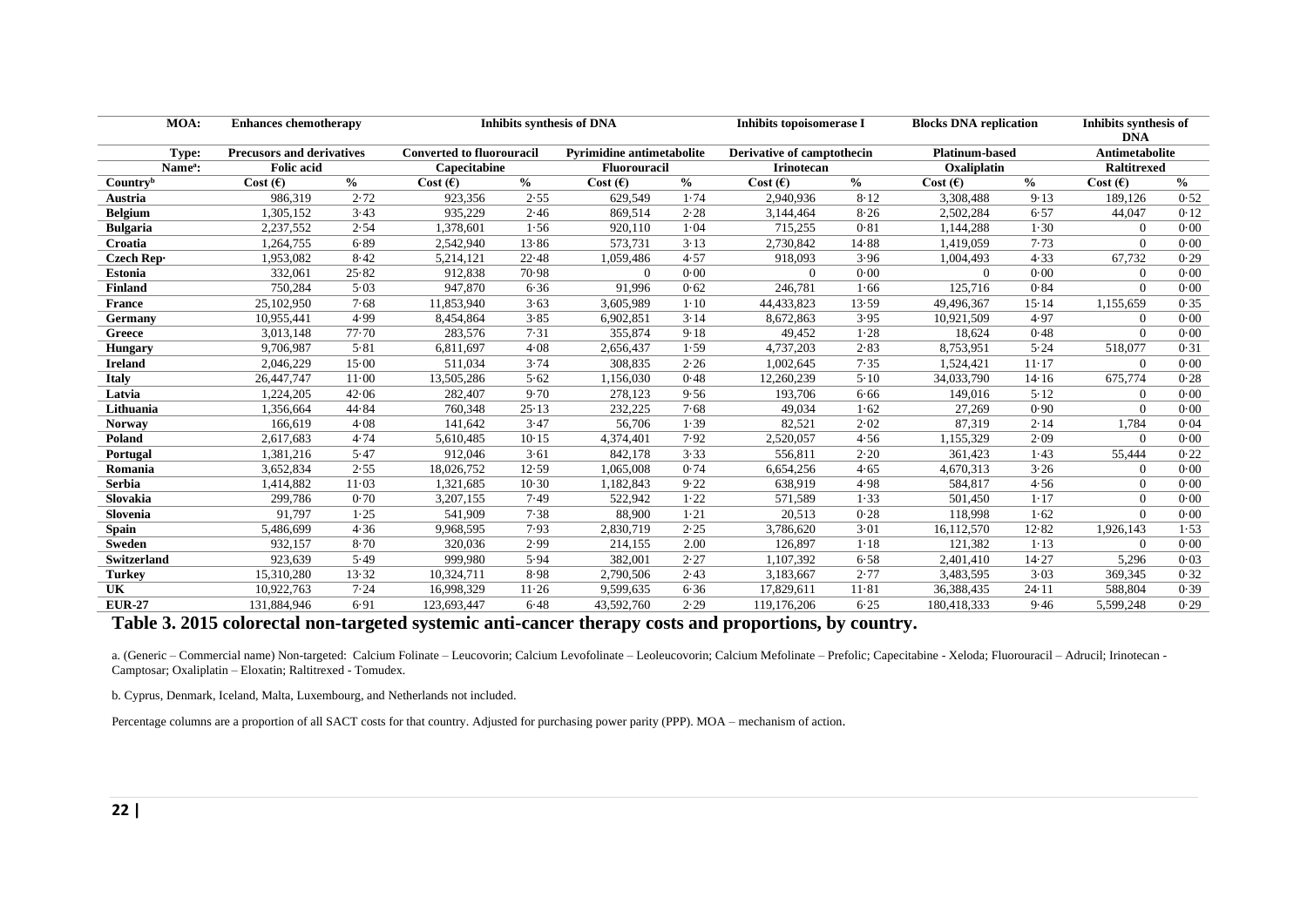| Target -<br>MOA:     | <b>VEGFR-2 - blocks</b><br>angiogenesis                                      |               |                            |               | <b>VEGF</b> - blocks angiogenesis |               |                            |               | <b>EGFR</b> - blocks cell growth       |               |                                                          |               |                   |
|----------------------|------------------------------------------------------------------------------|---------------|----------------------------|---------------|-----------------------------------|---------------|----------------------------|---------------|----------------------------------------|---------------|----------------------------------------------------------|---------------|-------------------|
| Type:                | Recombinant<br><b>Protein tyrosine</b><br>kinase inhibitor<br>fusion protein |               | <b>Monoclonal antibody</b> |               | <b>Monoclonal antibody</b>        |               | <b>Monoclonal antibody</b> |               | <b>Total targeted CRC</b><br>therapies |               | All anti-neoplastic<br><b>CRC</b> therapies <sup>c</sup> |               |                   |
| Name <sup>a</sup> :  | Regorafenib                                                                  |               | Aflibercept                |               | <b>Bevacizumab</b>                |               | <b>Cetuximab</b>           |               | Panitumumab                            |               |                                                          |               |                   |
| Country <sup>d</sup> | Cost(6)                                                                      | $\frac{6}{9}$ | Cost (E)                   | $\frac{6}{6}$ | Cost (E)                          | $\frac{0}{0}$ | Cost $(E)$                 | $\frac{0}{0}$ | Cost (E)                               | $\frac{0}{0}$ | Cost $(E)$                                               | $\frac{0}{0}$ | Cost $(\epsilon)$ |
| <b>Austria</b>       | 1,856,061                                                                    | 5.12          | 1,280,752                  | 3.53          | 16,762,754                        | 46.25         | 3,568,758                  | 9.85          | 3.793.864                              | 10.47         | 27,262,189                                               | 75.23         | 36,239,965        |
| <b>Belgium</b>       | 617,834                                                                      | 1.62          | 1,989,914                  | 5.22          | 15,666,851                        | 41.13         | 6,492,516                  | 17.05         | 4,520,651                              | 11.87         | 29,287,766                                               | 76.89         | 38,088,456        |
| <b>Bulgaria</b>      | $\mathbf{0}$                                                                 | 0.00          | 1,809,672                  | 2.05          | 51,440,032                        | 58.33         | 9,287,732                  | 10.53         | 19,260,305                             | 21.84         | 81,797,742                                               | 92.75         | 88,193,548        |
| Croatia              | 15,263                                                                       | 0.08          | $\theta$                   | 0.00          | 6,967,729                         | 37.97         | 1,903,230                  | 10.37         | 931,027                                | 5.07          | 9,817,249                                                | 53.50         | 18,348,575        |
| Czech Rep-           | $\Omega$                                                                     | 0.00          | $\overline{0}$             | 0.00          | 5,041,238                         | 21.74         | 5,654,713                  | 24.38         | 2,277,483                              | 9.82          | 12,973,434                                               | 55.94         | 23,190,441        |
| <b>Estonia</b>       | $\Omega$                                                                     | 0.00          | $\Omega$                   | 0.00          | 41,065                            | 3.19          | $\Omega$                   | 0.00          | $\Omega$                               | 0.00          | 41,065                                                   | 3.19          | 1,285,964         |
| <b>Finland</b>       | 667,272                                                                      | 4.48          | 294,792                    | 1.98          | 7,667,219                         | 51.44         | 766,582                    | 5.14          | 3,347,149                              | 22.46         | 12,743,014                                               | 85.49         | 14,905,661        |
| <b>France</b>        | 9,429,089                                                                    | 2.88          | 8,881,514                  | 2.72          | 105,286,828                       | 32.21         | 40,210,785                 | 12.30         | 27,387,189                             | 8.38          | 191,195,406                                              | 58.50         | 326,844,133       |
| Germany              | 11,578,475                                                                   | 5.27          | 6,165,377                  | 2.81          | 93,405,151                        | 42.55         | 36,668,010                 | $16-70$       | 25,805,249                             | 11.75         | 173,622,262                                              | 79.09         | 219,529,790       |
| Greece               | $\Omega$                                                                     | 0.00          | $\theta$                   | 0.00          | 142,775                           | 3.68          | $\mathbf{0}$               | 0.00          | 14,495                                 | 0.37          | 157,270                                                  | 4.06          | 3,877,944         |
| <b>Hungary</b>       | 583,504                                                                      | 0.35          | $\Omega$                   | 0.00          | 69.620.860                        | 41.65         | 37,806,350                 | 22.62         | 25,941,966                             | 15.52         | 133,952,680                                              | 80.15         | 167, 137, 032     |
| <b>Ireland</b>       | 542,564                                                                      | 3.98          | 43,626                     | 0.32          | 4,987,243                         | 36.55         | 1,376,957                  | 10.09         | 1,302,424                              | 9.54          | 8,252,815                                                | 60.48         | 13,645,980        |
| <b>Italy</b>         | 6,628,776                                                                    | 2.76          | 4,859,591                  | 2.02          | 89,514,923                        | 37.24         | 29,048,496                 | 12.09         | 22,224,747                             | 9.25          | 152,276,533                                              | 63.35         | 240,355,400       |
| Latvia               | $\Omega$                                                                     | 0.00          | $\theta$                   | 0.00          | 540                               | 0.02          | 782,484                    | 26.89         | $\theta$                               | 0.00          | 783,025                                                  | 26.90         | 2,910,482         |
| Lithuania            | 127,636                                                                      | 4.22          | $\mathbf{0}$               | 0.00          | 470,955                           | 15.57         | 1,447                      | 0.05          | $\Omega$                               | 0.00          | 600,038                                                  | 19.83         | 3,025,579         |
| <b>Norway</b>        | 247,871                                                                      | 6.06          | 6,349                      | 0.16          | 1.875.724                         | 45.89         | 320.362                    | 7.84          | 1.100.766                              | 26.93         | 3,551,072                                                | 86.87         | 4,087,663         |
| Poland               | 139,688                                                                      | 0.25          | $\Omega$                   | 0.00          | 31,773,039                        | 57.50         | 7,070,819                  | 12.80         | $\Omega$                               | 0.00          | 38,983,546                                               | 70.54         | 55,261,501        |
| Portugal             | 146,111                                                                      | 0.58          | 42,169                     | 0.17          | 10,009,941                        | 39.62         | 8,770,595                  | 34.71         | 2,187,342                              | 8.66          | 21,156,158                                               | 83.74         | 25, 265, 277      |
| Romania              | 18,706                                                                       | 0.01          | $\overline{0}$             | 0.00          | 97,540,744                        | 68.13         | 11,446,864                 | 7.99          | 102,767                                | 0.07          | 109,109,081                                              | 76.21         | 143, 178, 245     |
| <b>Serbia</b>        | $\Omega$                                                                     | 0.00          | $\Omega$                   | 0.00          | 2,379,362                         | 18.55         | 5,108,630                  | 39.83         | 195,320                                | 1.52          | 7,683,313                                                | 59.90         | 12,826,458        |
| Slovakia             | 15,407                                                                       | 0.04          | 1,037,062                  | 2.42          | 30,937,601                        | 72.23         | 2,419,556                  | 5.65          | 3,319,457                              | 7.75          | 37,729,083                                               | 88.09         | 42,832,005        |
| Slovenia             | 573,550                                                                      | 7.81          | 189,453                    | 2.58          | 3,430,366                         | 46.74         | 1,288,553                  | 17.56         | 995,814                                | 13.57         | 6,477,735                                                | 88.25         | 7,339,853         |
| <b>Spain</b>         | 2,113,837                                                                    | 1.68          | 5,854,552                  | 4.66          | 45,394,797                        | 36.11         | 17,692,027                 | 14.07         | 14,537,370                             | 11.56         | 85,592,582                                               | 68.09         | 125,703,928       |
| <b>Sweden</b>        | 215,693                                                                      | 2.01          | 199,920                    | 1.87          | 4,656,360                         | 43.44         | 924,201                    | 8.62          | 3,007,058                              | 28.06         | 9,003,232                                                | 84.00         | 10,717,858        |
| Switzerland          | 757,010                                                                      | 4.50          | 523,387                    | 3.11          | 6,344,265                         | $37 - 71$     | 2,243,032                  | 13.33         | 1,137,306                              | 6.76          | 11,005,000                                               | 65.41         | 16,824,717        |
| <b>Turkey</b>        | 3,336,729                                                                    | 2.90          | $\theta$                   | 0.00          | 41,993,661                        | 36.53         | 23.030.635                 | 20.03         | 11,137,788                             | 9.69          | 79,498,814                                               | 69.15         | 114,960,919       |
| UK                   | 1.896.274                                                                    | 1.26          | 2.992.494                  | 1.98          | 28,000,170                        | 18.55         | 24, 105, 573               | 15.97         | 1.623.684                              | $1-08$        | 58,618,195                                               | 38.83         | 150,945,772       |
| <b>EUR-27</b>        | 41,507,351                                                                   | 2.18          | 36,170,625                 | 1.90          | 771,352,191                       | 40.44         | 277,988,909                | 14.57         | 176, 151, 221                          | 9.23          | 1,303,170,298                                            | 68.32         | 1,907,523,146     |

#### **Table 4. 2015 colorectal targeted systemic anti-cancer therapy costs and proportions, by country.**

a. Targeted: Aflibercept - Zaltrap; Bevacizumab -Avastin; Cetuximab – Erbitux; Panitumumab – Vectibix; Regorafenib – Stivarga.

b. No 2015 data for ramucirumab as not released onto European market until 2016, but 2016 and 1<sup>st</sup> quarter 2017 data were available.

c. Other anti-neoplastics: Calcium Folinate, Calcium Levofolinate, Calcium Mefolinate, Capecitabine, Fluorouracil, Folic acid, Irinotecan, Oxaliplatin, and Raltitrexed (see Table 6).

d. Cyprus, Denmark, Iceland, Malta, Luxembourg, and Netherlands not included.

EGFR - epidermal growth factor receptor; MOA – mechanism of action VEGF - vascular endothelial growth factor; VEGFR-2 - vascular endothelial growth factor receptor 2.

Percentage columns are a proportion of all SACT costs for that country. Adjusted for purchasing power parity (PPP)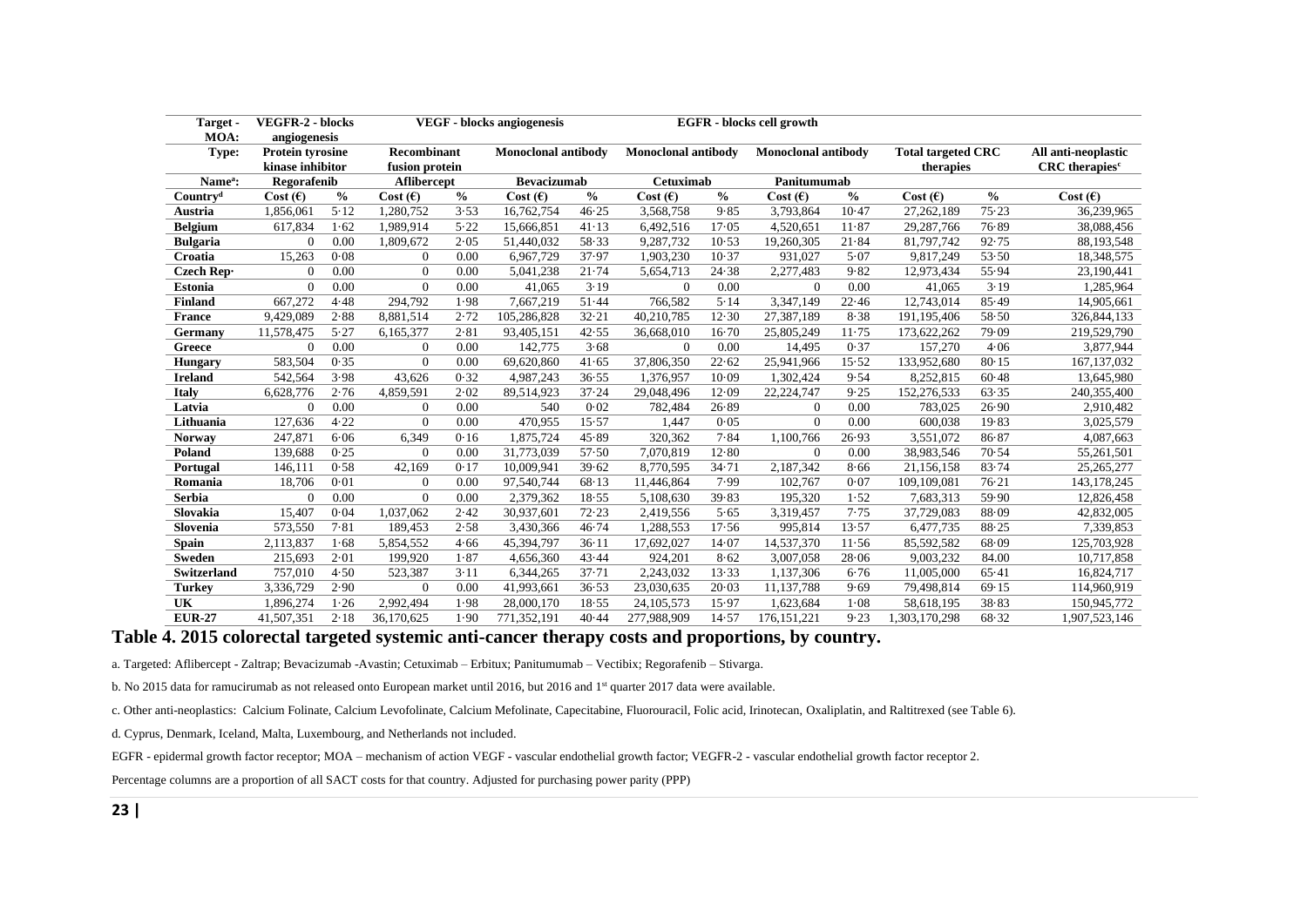PPP adjusted CRC healthcare costs per capita

#### PPP adjusted CRC healthcare costs per case



## **Figure 1. Healthcare costs of colorectal cancer per capita and per case in 33 European countries in 2015, by healthcare service category, adjusted for purchasing power parity (PPP).**

SACT – systemic anti-cancer therapy